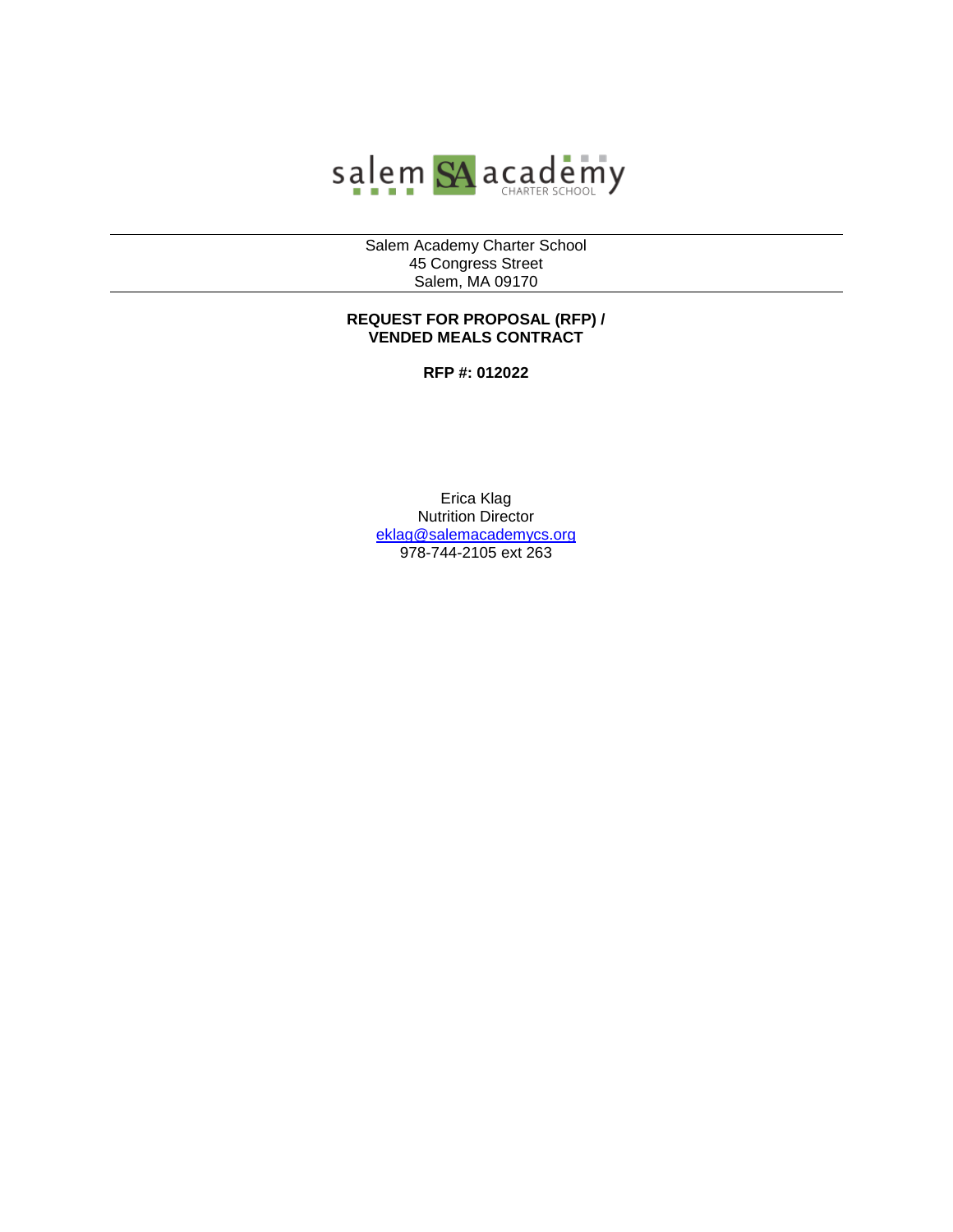

# **Table of Contents**

| <b>Notice Requesting Proposals</b>                              | 3               |
|-----------------------------------------------------------------|-----------------|
|                                                                 |                 |
| <b>General Information</b>                                      |                 |
| <b>Schedule of Events</b>                                       | 4               |
| <b>RFP Point of Contact</b>                                     | $\overline{4}$  |
| Introduction                                                    | 4               |
| Scope of Work/Responsibilities                                  | 5               |
| Fees                                                            | $\overline{8}$  |
| <b>Termination for cause</b>                                    | $\overline{8}$  |
| <b>Rule for Award</b>                                           | 9               |
| <b>Contract Period</b>                                          | 9               |
| <b>Invitation to Present</b>                                    | 9               |
|                                                                 |                 |
| Proposal Requirements                                           | 10              |
| Checklist                                                       | $\overline{10}$ |
| Fee Proposal Form                                               | 11              |
|                                                                 |                 |
| Selection Criteria                                              | 12              |
| 1. Proposed Cost                                                |                 |
| 2. Appeal of Food                                               |                 |
| 3. Confidence in Provider's Capability                          |                 |
| 4. Adherence to RFP Specifications                              |                 |
| 5. Nutrition Education/Awareness Programs Offered by the Vendor |                 |
| 6. Locally Grown Produce                                        |                 |
| 7. Staff Development / Safety Training Program                  |                 |
| <b>Survey Score Card</b>                                        | 13              |
|                                                                 |                 |
| Administrative Requirements (attachments)                       |                 |
|                                                                 |                 |
| Byrd Anti-Lobbying                                              | 14              |
| Debarment and Suspension                                        | 18              |
| <b>Buy American Provision</b>                                   | 20              |
| <b>Contract Work Hours/Safety Standards</b>                     | 21              |
| <b>Equal Employment Opportunity</b>                             | 21              |
| Salem Academy Charter School 2022-23 School Year Calendar       | 22              |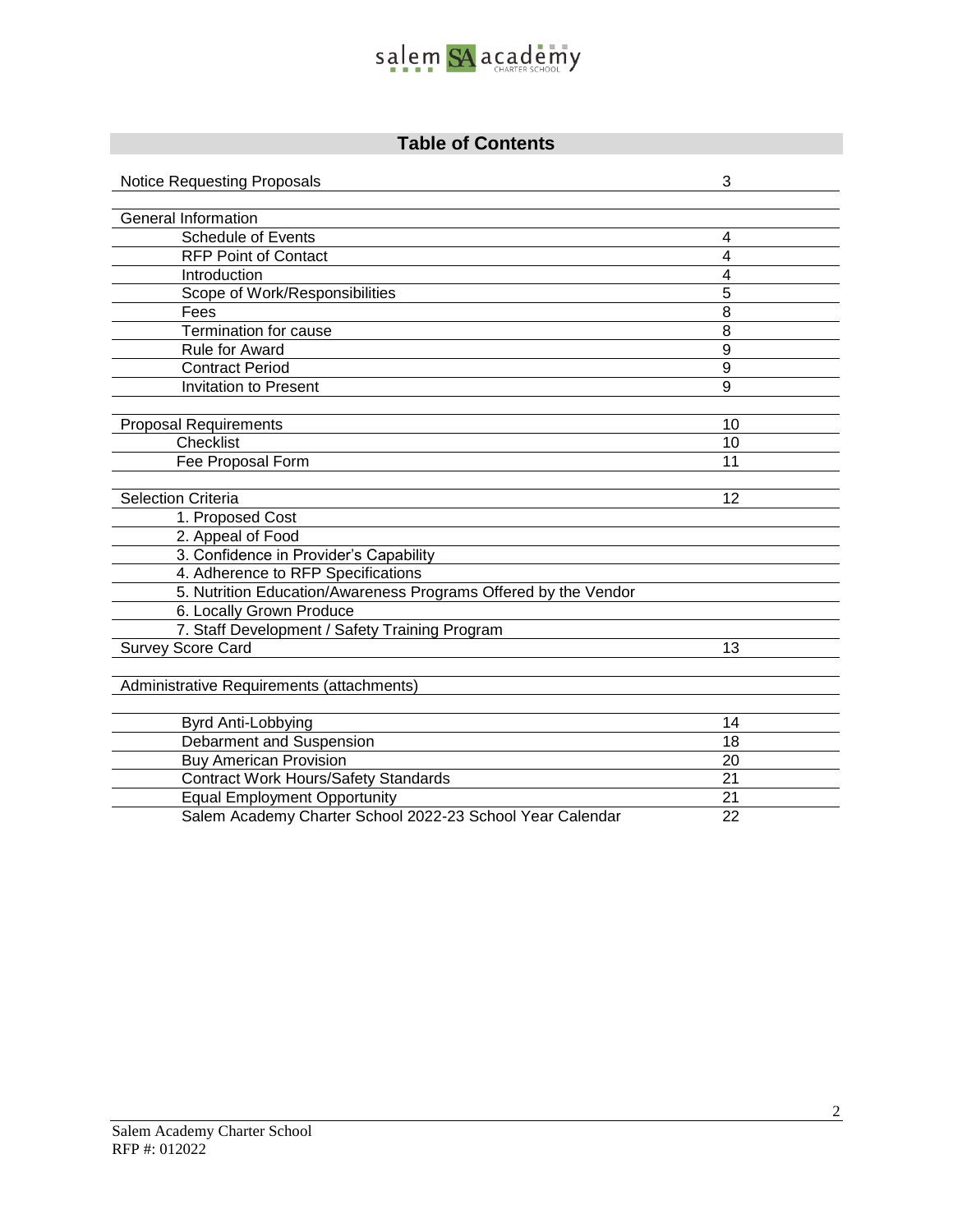

## **Notice Requesting Proposals**

Notice is hereby given that this Request for Proposal (RFP) is being issued for the following School Food Authority (SFA): Salem Academy Charter School. This SFA is requesting proposals for a Vended Meal Contract (hereinafter referred to as "Vendor/s") to provide pre-packaged meals to the SFA food service program.

Vendors should not construe from this legal notice that the SFA intends to enter into a contract with the Vendor unless, in the opinion of the SFA, it is in the best interest of the SFA to do so. The SFA reserves the right to negotiate final contractual terms with the successful Vendor.

The Request for Proposal (RFP) documents may be obtained from the SFA via the organization's website, email, U.S. mail, or facsimile transmission. RFP documents are located online at https://www.salemacademycs.org/resources/food-service/. To request the RFP documents via e-mail, U.S. mail, or facsimile, please contact Erica Klag at eklag@salemacademycs.org. If your request for documents includes questions or requests for clarifying information about the RFP, your questions or request will be recorded and the answers provided during the question and answer period. The SFA will accept all bids received on or before June 22, 2022 at 5:00 PM EST. The SFA will not accept bids that are received after the deadline.

Salem Academy will accept only written proposals. Proposals should contain both a Technical and Price Proposal, each sent separately. Each envelope should contain one (1) labeled, signed original; one (1) copy; and all documents on a thumb drive.

Written proposals must be submitted in a sealed envelopes labeled:

Proposal For Vended Meals 012022 Salem Academy Charter School 45 Congress Street Salem, MA 09170 Attn: Erica Klag, Nutrition Director

The SFA reserves the right to reject any or all bids, and to waive any errors or corrections in a bid or in the bid process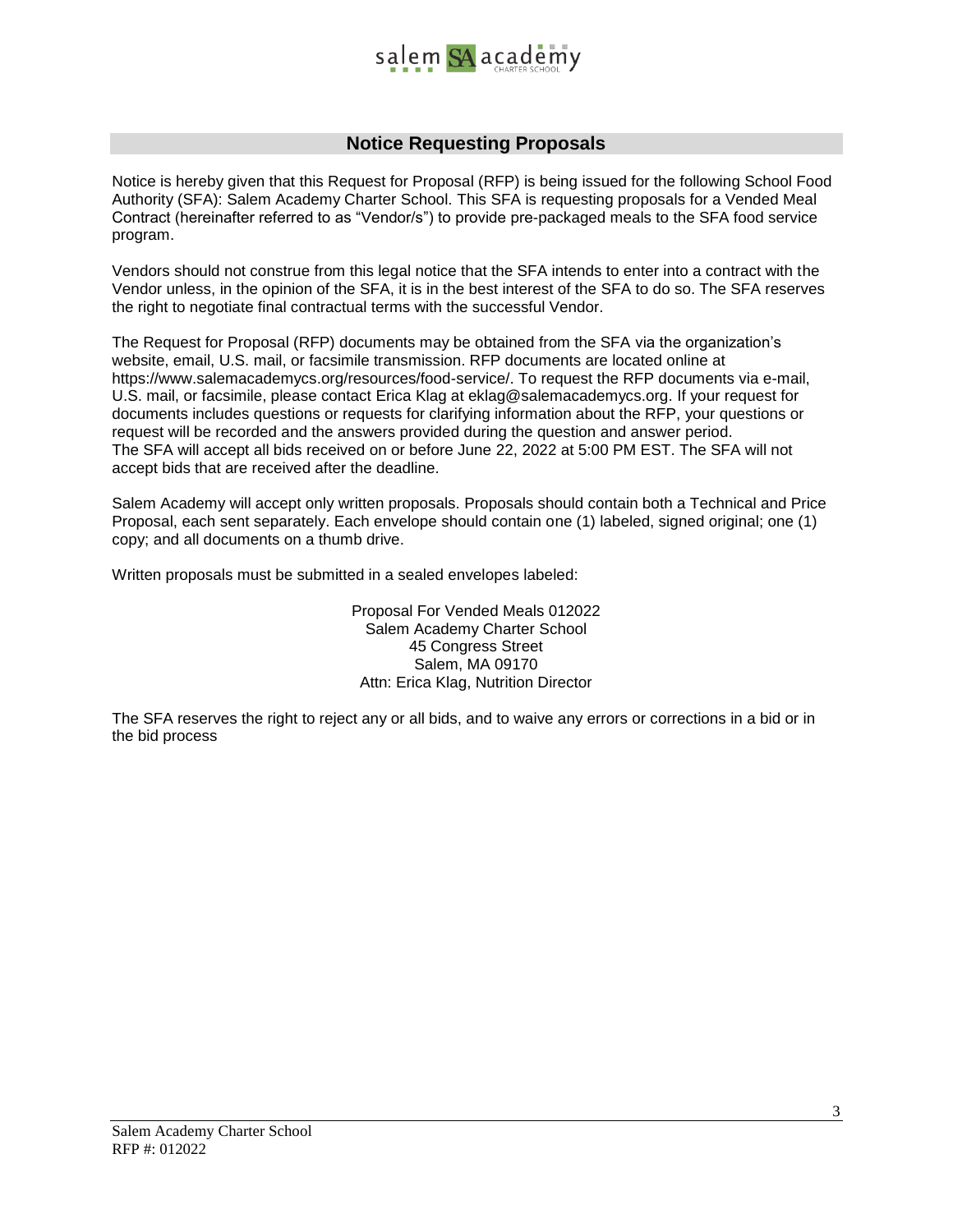

#### **Schedule of Events** For RFP # 012022

| Release of RFP                                 | May 20, 2022        |
|------------------------------------------------|---------------------|
| Dates Open for RFP Questions or Clarifications | May 23-27, 2022     |
| Dates Open for Presentations and Q&A           | May 31-June 3, 2022 |
| Deadline for Submission                        | June 22, 2022       |
| <b>Proposals Opened</b>                        | June 23, 2022       |
| <b>Anticipated Contract Award Date</b>         | June 24, 2022       |

This SFA will use its best efforts to follow the schedule but reserves the right to amend the schedule as it deems necessary. Notice of such changes will be posted on the SFA's website at https://www.salemacademycs.org/resources/food-service/.

# **RFP Point of Contact**

Erica Klag Food Service Director Salem Academy Charter School 45 Congress Street Salem, MA 01970 Email: [eklag@salemacademycs.org](mailto:eklag@salemacademycs.org) Phone: 978-744-2105 ext 263

# **Introduction**

#### **ABOUT SALEM ACADEMY CHARTER SCHOOL**

Salem Academy Charter School is a public charter school that serves students from the city of Salem, MA and surrounding towns. The school's mission is to teach students through a unique integration of college preparatory courses and service to the community, and to graduate informed, articulate, and proactive individuals of strong character.

Salem Academy currently serves 495 students in grades 6-12 and aims to grow to serve more students in the future.

More background information about Salem Academy can be found here: [www.salemacademycs.org.](http://www.salemacademycs.org/)

The SFA's food service goals are to provide nutritious, high-quality meals to students and participants in National School Lunch Program (NSLP), School Breakfast Program (SBP), and After School Snack Program, to accommodate special diets where medically necessary, improve nutrition awareness, and maintain a financially viable program through a price-fixed contract.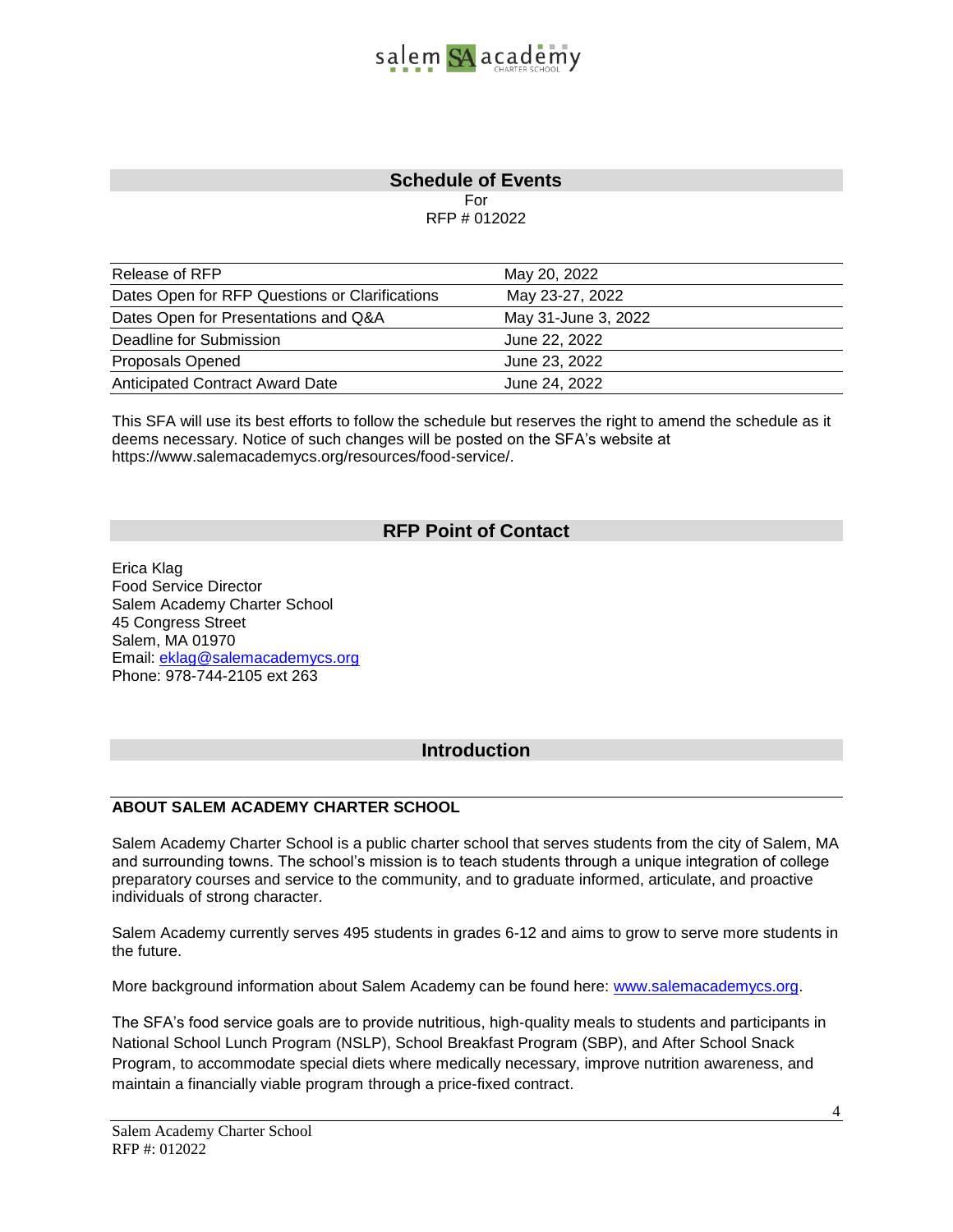

General food service goals are to:

- Provide an appealing and nutritionally sound program for students as economically as possible
- Increase participation at all levels of the Food Service program by improving meal quality, seeking student and parent input, and successful menu variation and planning
- Maintain reasonable prices for students participating in the meal program
- Integrate commodity foods into the meal program whenever possible

#### Nutrition goals:

- Provide fresh, nutritious, tasty, and visually appealing meals.
- Provide fresh fruit and/or vegetable with every meal.
- Provide lowfat or nonfat milk with each meal.
- Locally sourced foods (as able).
- Minimize frozen foods (as able).
- No partially or fully hydrogenated oils.
- No deep fried foods.
- Minimize the use of overly processed foods.
- No high fructose corn syrup (as able).
- No artificial colors, flavors or sweeteners.
- Foods with little or no added sugar.
- No sodium nitrates and nitrites in meat.
- No animal by-products.
- No mechanically separated meats (aka "pink slime").
- Whole grains must be offered.
- Provide a daily vegetarian option.

School Information

| <b>School Name and</b><br><b>Address</b> | # Students<br><b>Enrolled by</b><br>Grade | $%$ F/R<br><b>Students</b> | <b>Estimated #</b><br><b>Serving Days</b> | <b>Meal Times</b> |
|------------------------------------------|-------------------------------------------|----------------------------|-------------------------------------------|-------------------|
| Salem Academy Charter                    | $K-5:0$                                   | $F: 47\%$                  | 190                                       | B: 7:30 am        |
| School                                   | $6-8:250$                                 | R: 5%                      |                                           | L: 11am           |
| 45 Congress Street                       | $9-12:256$                                |                            |                                           | Sn: 4pm           |
| Salem, MA 01970                          |                                           |                            |                                           | Supper: n/a       |

School Calendar Attached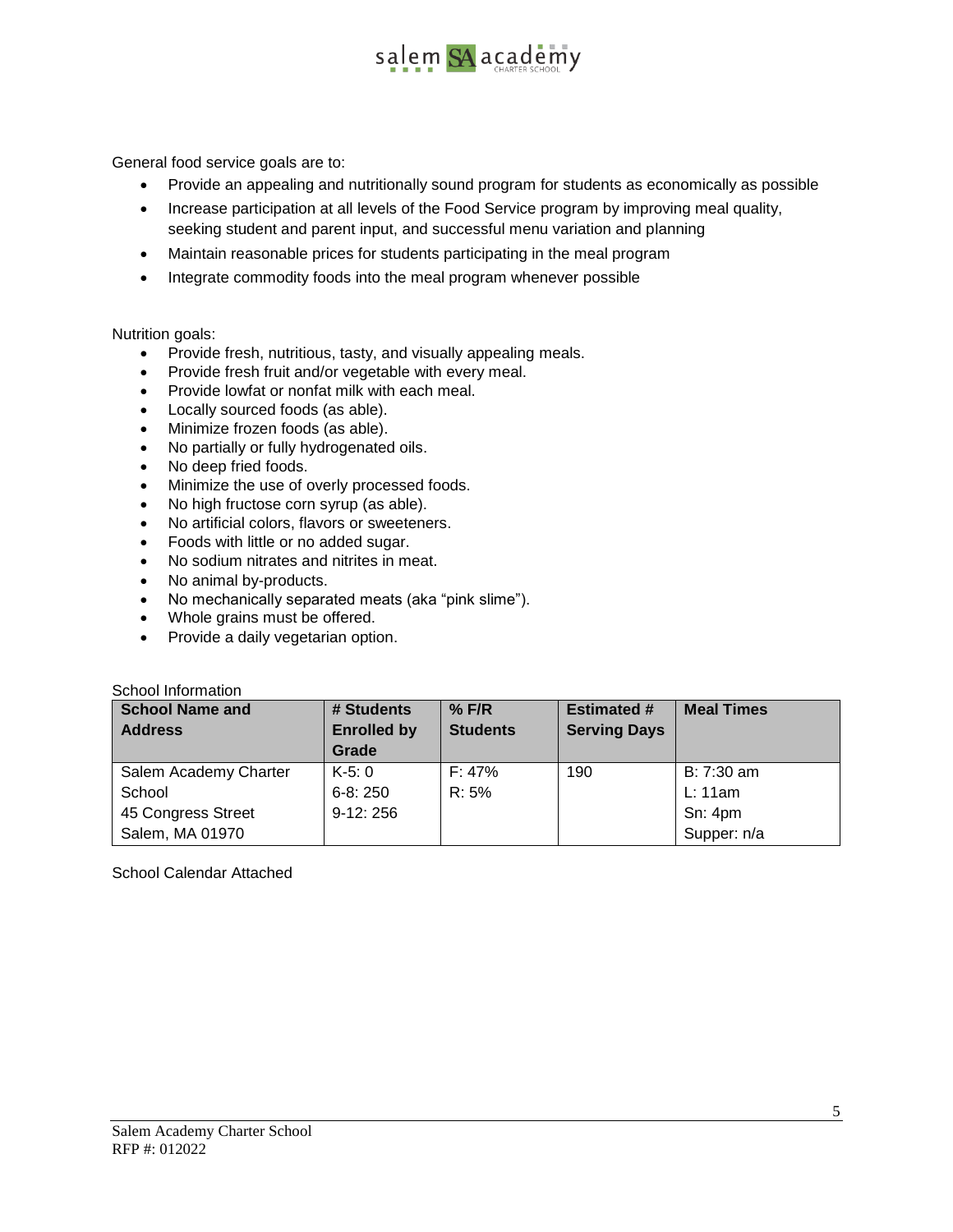

# **Scope of Work / Responsibilities**

The Vendor will supply meals to Salem Academy Charter School, that comply with the nutrition standards established by the United States Department of Agriculture (USDA) for the National School Lunch and School Breakfast Programs (7 CFR parts 210 and 220).

The vendor will prepare meals off-site in a facility that maintains the appropriate state and local health certifications, and will package and deliver these meals in accordance with the food safety guidelines of the appropriate governing health departments. Vendors must submit with their proposal a copy of the current state and local health certifications.

#### **SCHOOL RESPONSIBILITIES**

Salem Academy Charter School will be responsible for the following:

- Weekly ordering of the number of meals needed for each day of the following week.
- Condition and care of meals once accepted upon delivery.
- Service of meals to students.
- Timely payment for services rendered.
- Maintenance of the premises, equipment and facilities where meals will be served, and will adhere to the highest standards of cleanliness and sanitary practices to ensure compliance with state and local health and sanitation requirements related to the food service program.
- Distribution and collection of applications, determining student eligibility, counting meals served in accordance with eligibility, consolidation of counts of meals served to students, and claiming of meals for reimbursement.
- Maintenance of records required to substantiate free and reduced-price meals.

#### **GENERAL VENDOR RESPONSIBILITIES**

The Vendor shall be responsible for the following:

- Provide the necessary utensils and napkins in sufficient quantity for the number of meals ordered.
- Provide all necessary condiments, straws for milk, single service ware, and service utensils (as applicable).
- Deliver meals to location(s) at times specified by Salem Academy Charter School.
- Condition or care of meals until they are delivered to the school.
- Provide to Salem Academy Charter School no later than one (1) week prior to the end of each month, a monthly menu covering the meals to be served for the following month.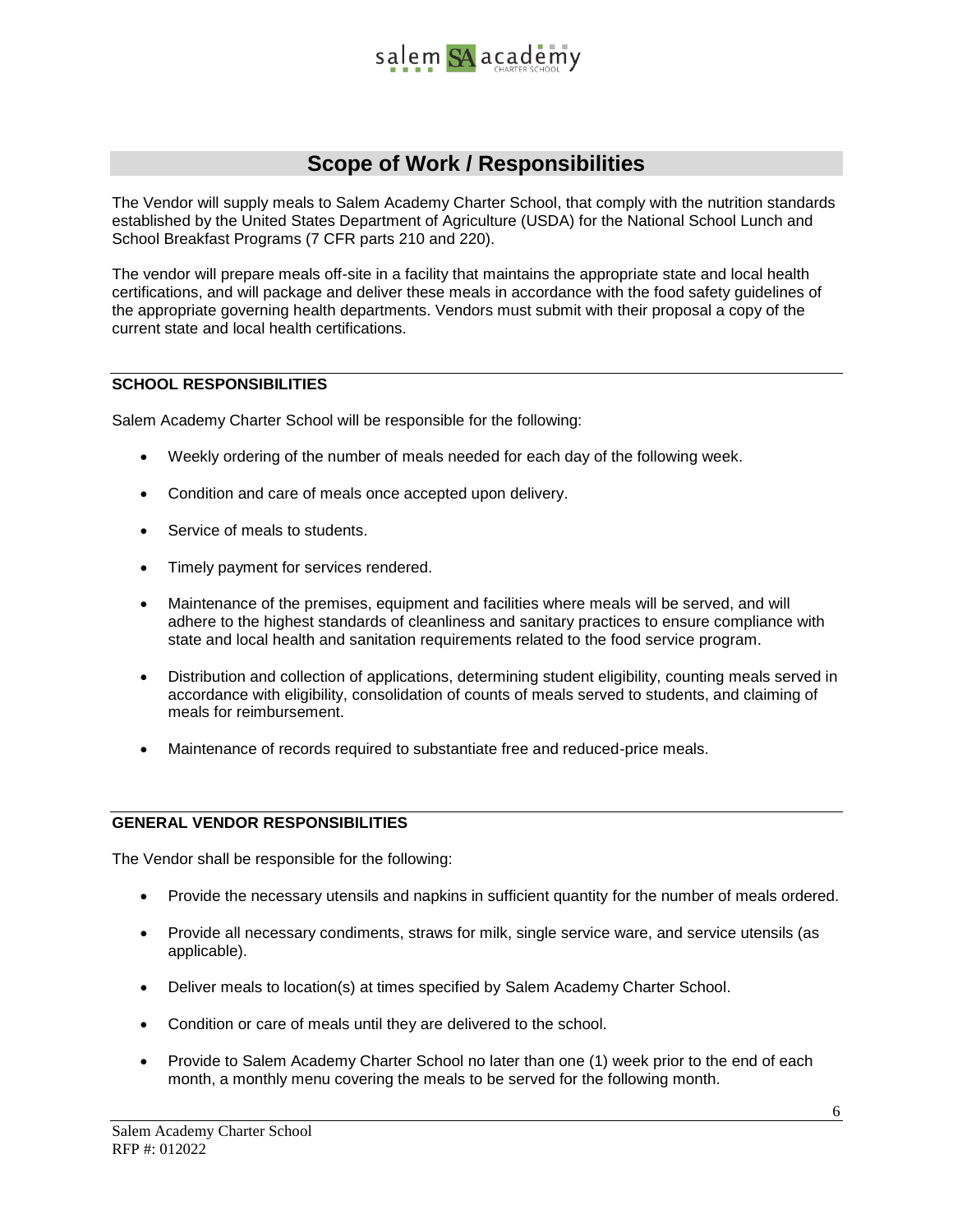

- Provide meal substitutions for students with disabilities or medical diagnosis
- Provide Salem Academy Charter School with sack lunches for field trips when requested. All meals for field trips must meet the appropriate meal pattern requirements.
- Maintain the proper temperature of the breakfast, lunch, and snack components until they are delivered.
- Maintain all necessary records on the nutritional components and quantities of the meals served at Salem Academy Charter School and make said records available for inspection by State and Federal authorities upon request.
- Maintain employment records that show staff has all current professional and health certifications.
- The awarded Vendor must agree not to discriminate on the grounds of race, color, religion, gender, sexual orientation, national origin or citizenship status, age, disability, or veteran's status and to provide reasonable accommodations to qualified individuals with disabilities.
- The Vendor shall abide by the Buy American Provision.
- Vendors agree to comply with all policies related to health and safety policies and procedures including but not limited to testing for infectious diseases prior to visiting campuses.
- Maintain General Liability coverage as well as auto insurance and workers' compensation insurance, and furnish proof of coverage upon the SFA's request.

#### **EQUIPMENT**

- The vendor shall provide and service equipment needed to hold, heat, and serve meals such as sheet pans.
- Upon expiration or termination, it is the vendor's responsibility to remove all equipment.

#### **PACKAGING**

- **Hot meal units:**
- Packaging (tray and overlay) should have an airtight seal, consist of non-toxic material, and be able to withstand temperatures up to 165**.**
- **Cold meal units:**
- Ready-to-eat meals, such as cold lunches, should come in plastic, paper, or other nontoxic material.

#### **Fieldtrip or sack meals:**

Fieldtrip or sack lunches must be in non-toxic material (i.e. plastic bags or brown paper bags) with enough strength to support all meal components.

#### **DELIVERY REQUIREMENTS**

Meals must be delivered that follow the planned menu.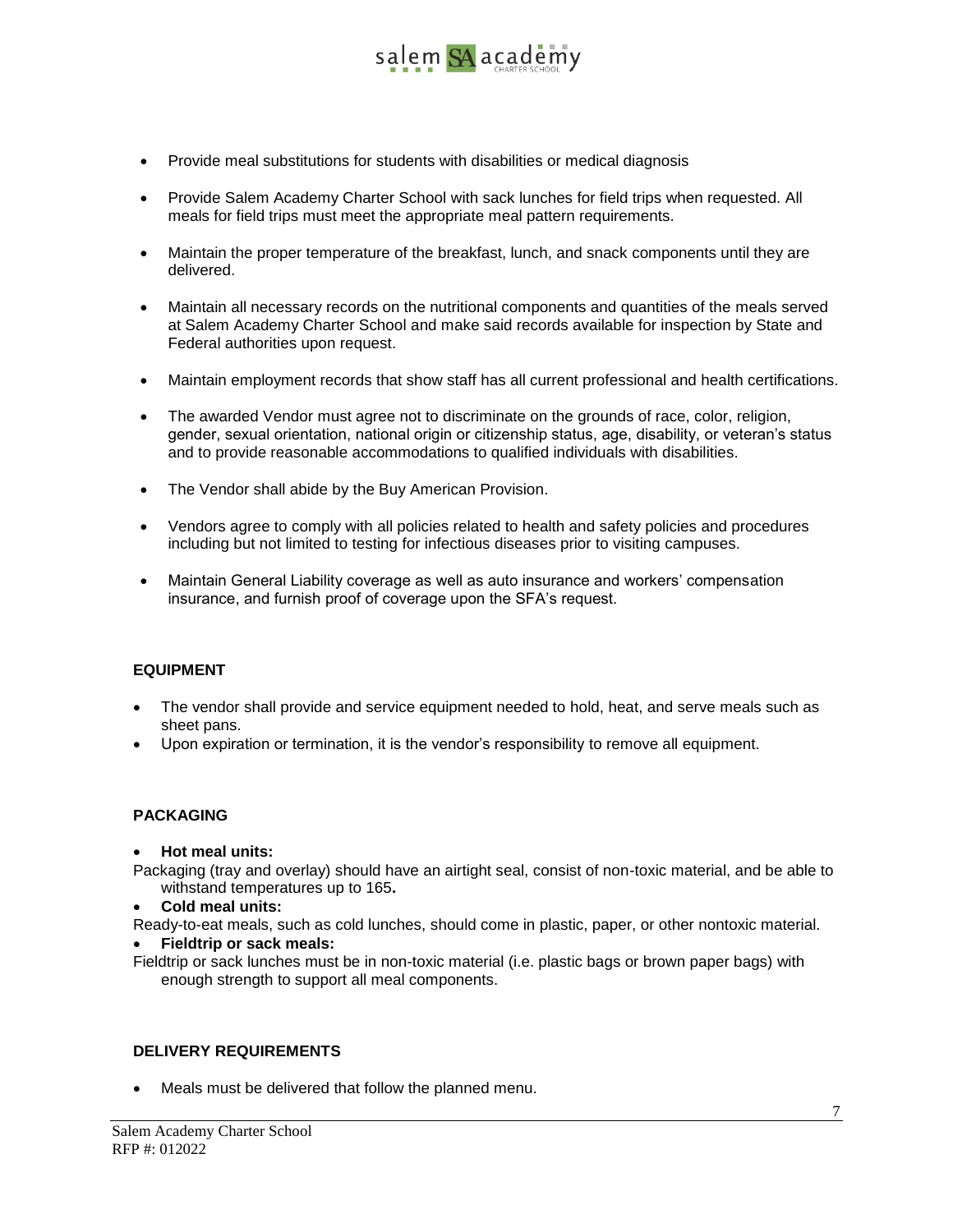

- Vendor must provide a delivery sheet with the date and number of meals delivered.
- Meals and snacks must be delivered in enclosed, sanitary transport containers which maintain proper temperature of foods (40F or below) in accordance with the local and state boards of health.
- If in an emergency, the vendor shall notify the SFA immediately of any delay and expected delivery timeline.
- The SFA reserves the right to inspect food for quality and safety and may reject any or all food judged to be unwholesome, poor quality, damaged, incomplete, or unsafe.
- The SFA will not pay for meals rejected for the abovementioned reasons or meals that were delivered outside agreed delivery times**.**

#### **FEES**

- The Vendor may request fee increases annually on contract renewal dates only.
- The Vendor may request fee increases up the CPI for foods and beverages.
- The SFA will make every effort to pay invoices in a timely manner.
- Payment of invoices to the vendor using net 30 terms.
	- $\circ$  No payment will be made for meals that are spoiled or unwholesome at time of service, do not meet the specifications, or do not otherwise meet the requirement of the agreement. However, no deduction will be made unless Salem Academy Charter School provides written notification of the meal service for which the deduction is to be made, specifying the number of meals for which we intend to deduct payment and setting forth the reasons for the deduction. Salem Academy Charter School will provide such notice no later than three (3) business days after the date the meal was served.
	- $\circ$  If any invoices presented for payment are not paid within the number of days specified, the charges from the invoice may be subject to a late fee, the terms to be outlined in the contract. All late fees will be paid from Salem Academy Charter School's general fund, not food service account funds.

#### **TERMINATION FOR CONVENIENCE**

The SFA may terminate this agreement for any reason at any time by giving at least thirty (30) days written notice.

#### **TERMINATION FOR CAUSE**

If, through any cause, the Vendor or SFA fail to fulfill, in a timely and proper manner, obligations in this agreement, the Vendor or SFA shall give written notice to the defaulting party at least thirty (30) days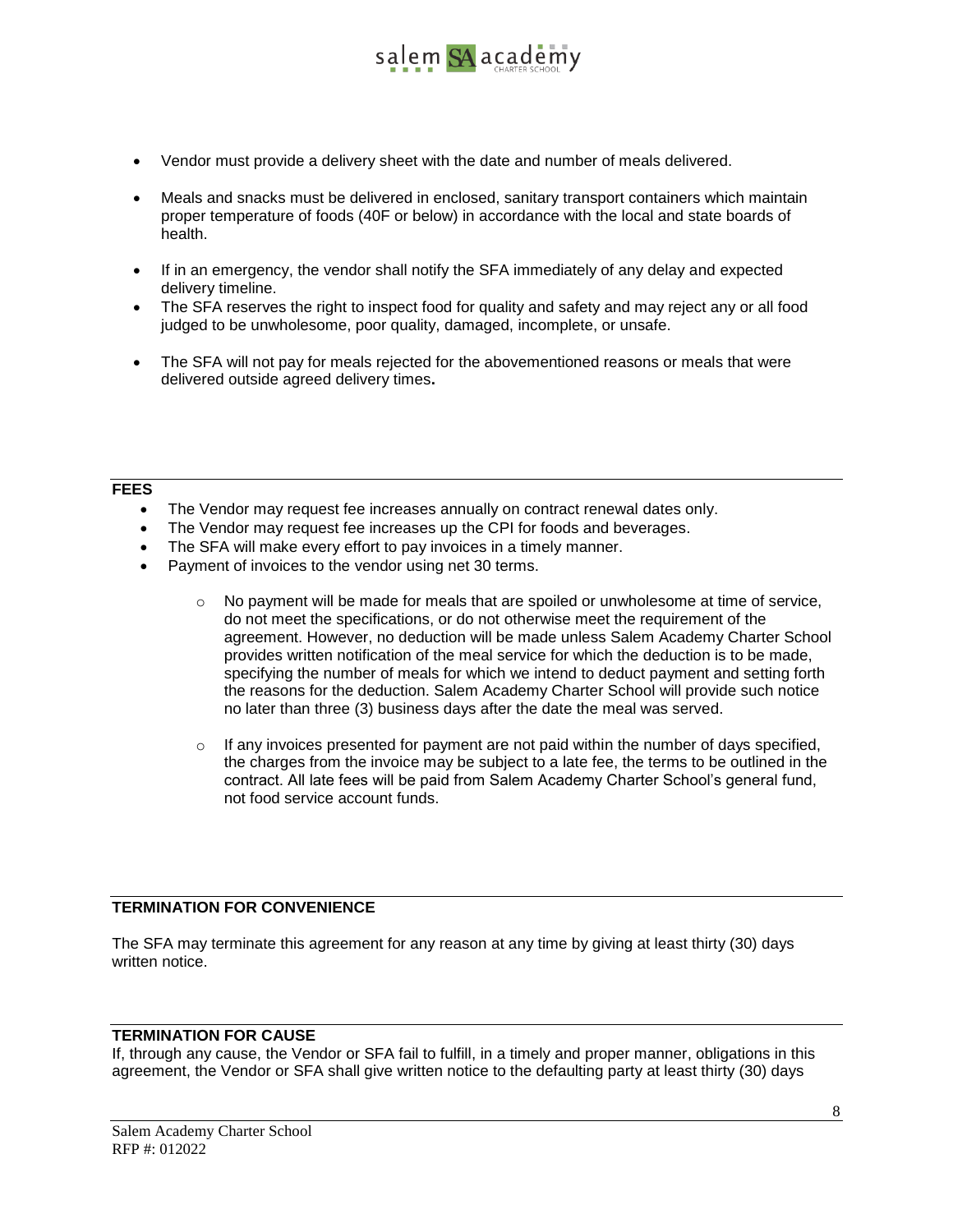

from designated termination date. In such event, the Vendor is entitled to receive just and equitable compensation for any work satisfactorily completed hereunder.

#### **RULE FOR AWARD**

To be considered, proposals must be responsive (complete in all material respects). The contract will be awarded to the proposal that is most advantageous to the SFA, taking into consideration all evaluation criteria including price, with price as the primary factor.

#### **CONTRACT PERIOD**

The contract period will be **July 1, 2022 through June 30, 2023**, with the option to renew up to three (3) one-year contracts.

#### **INVITATION TO PRESENT**

The SFA requests the Vendor schedule a visit to the school to see the facilities (included delivery routes and equipment) and host an informal Q & A session for stakeholders as well as present food and any materials they deem important to represent their company and food. Please reach out to the RFP contact: Erica Klag Food Service Director [eklag@salemacademycs.org](mailto:eklag@salemacademycs.org)

Dates Open for Presentations and Q&A May 23-27, 2022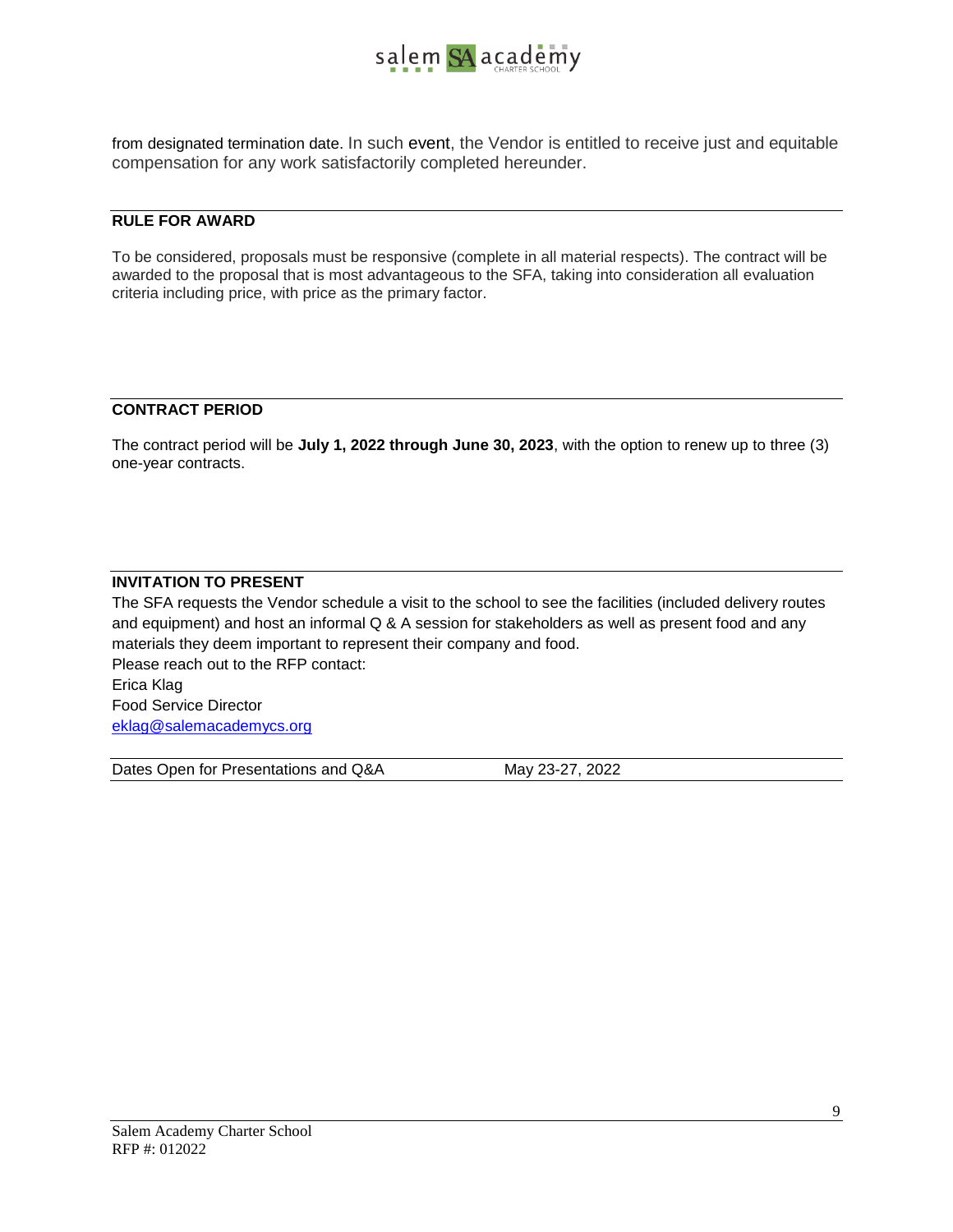

# **Proposal Requirements**

## **PROPOSAL CHECKLIST**

- **Cover Letter** 
	- o Description of services including but not limited to the following:
		- Menu development rationale
		- Placing orders
		- **Equipment needed**
		- Nutrition advocacy
		- Duration and extent of experience in the operation of school meal services
		- Additional services
- □ Fee Proposal (attached form)
	- o Cost per meal (breakfast, lunch, and snack)
	- o Price Increase justification procedure
- MENU: Sample 21-day cycle menu for breakfast, lunch, and snacks including nutritional information showing compliance with federal and state meal program requirements.
- □ Permits/Certifications
	- $\circ$  A copy of current health certifications for the food service facility in which it prepares meals for the NSLP
	- o Proof of liability insurance and proposed indemnity language
	- o Driver safety Training
	- o Certificate of Independent Price Determination
- Attachments:
	- o Buy American Provision
	- o Lobbying
		- Certification Regarding Debarment, Suspension, and Ineligibility
		- Certification Regarding Lobbying
		- Disclosure of Lobbying Activities
- □ List of Materials/supplies provided
- **3** professional references

#### **SUBMISSION OF PROPOSALS**

Salem Academy will accept only written proposals. Proposals should contain both a Technical and Price Proposal, each sent separately. Each envelope should contain one (1) labeled, signed original, one (1) copy, and all documents on a thumb drive.

Written proposals must be submitted in a sealed envelopes labeled:

Proposal For Vended Meals #012022 Salem Academy Charter School 45 Congress Street Salem, MA 09170 Attn: Erica Klag, Nutrition Director

#### **SUBMISSION DEADLINE: JUNE 22, 2022 AT 5:00 PM EST**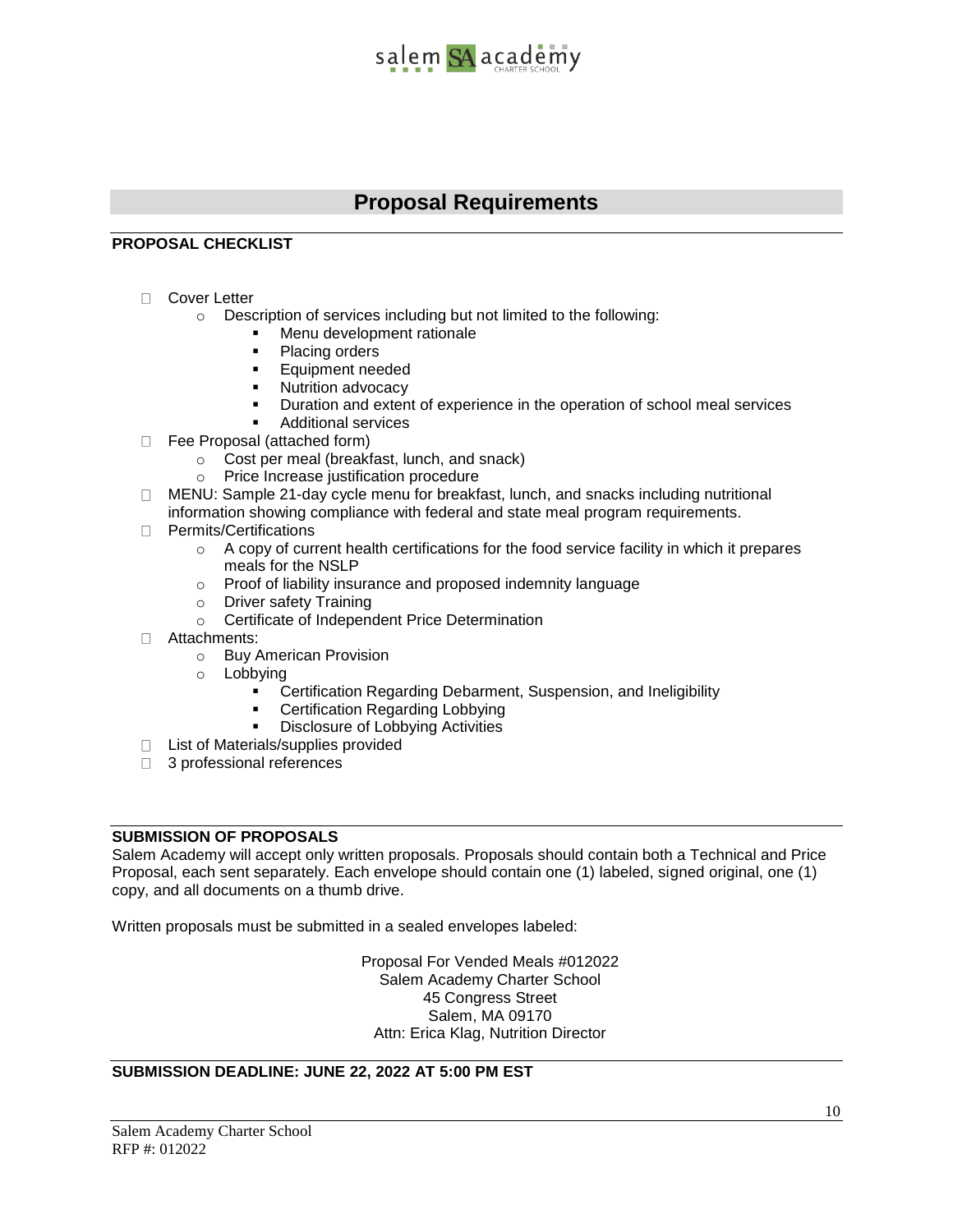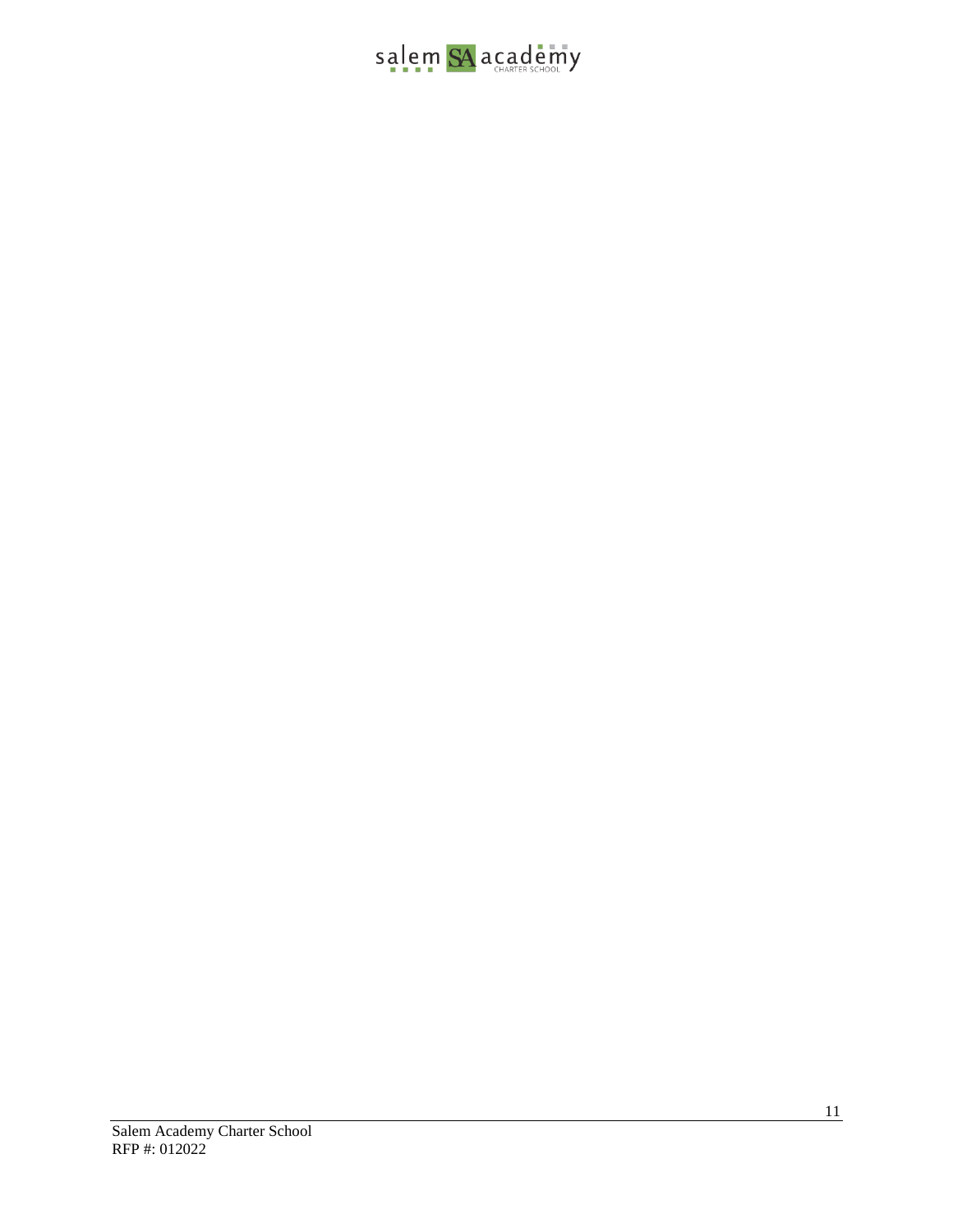# salem SA academy

#### **FEE PROPOSAL**

Vendor Name\_\_\_\_\_\_\_\_\_\_\_\_\_\_\_\_\_\_\_\_\_\_\_\_\_\_\_\_\_\_\_\_\_\_\_\_\_\_\_\_\_\_\_\_\_\_\_\_\_\_\_\_\_\_\_\_\_\_\_\_\_\_\_\_\_\_

| COST PER MEAL (Note: Prices must not include values for USDA foods)                                                                                                  |                |               |       |
|----------------------------------------------------------------------------------------------------------------------------------------------------------------------|----------------|---------------|-------|
|                                                                                                                                                                      | Units*         | Rate Per Meal | Total |
| Reimbursable<br><b>Breakfast</b>                                                                                                                                     | 6,000          | \$            | \$    |
| Reimbursable Lunch                                                                                                                                                   | 30,500         | \$            | \$    |
| Reimbursable Snack                                                                                                                                                   | 4,000          | \$            | \$    |
| Reimbursable Allergy                                                                                                                                                 | 250            | \$            | \$    |
| Non-Reimbursable<br>Adult Breakfast**                                                                                                                                | $\overline{0}$ | \$            | \$    |
| Non-Reimbursable<br>Adult Lunch**                                                                                                                                    | $\overline{0}$ | \$            | \$    |
| Total                                                                                                                                                                |                | \$            | \$    |
| *Unit Numbers are annual and approximate, based on 2021-22 sales<br>**Non-Reimbursable Adult Meals are not currently served and will not be included in fee proposal |                |               |       |

evaluation or award.

By submitting this cost proposal, the Vendor certifies that in the event of the Vendor is awarded a contract with this SFA, this cost proposal shall constitute the final cost proposal and the price in this cost proposal shall remain fixed for the duration of the contract.

Printed Name of Vendor Representative and Title

Signature and Date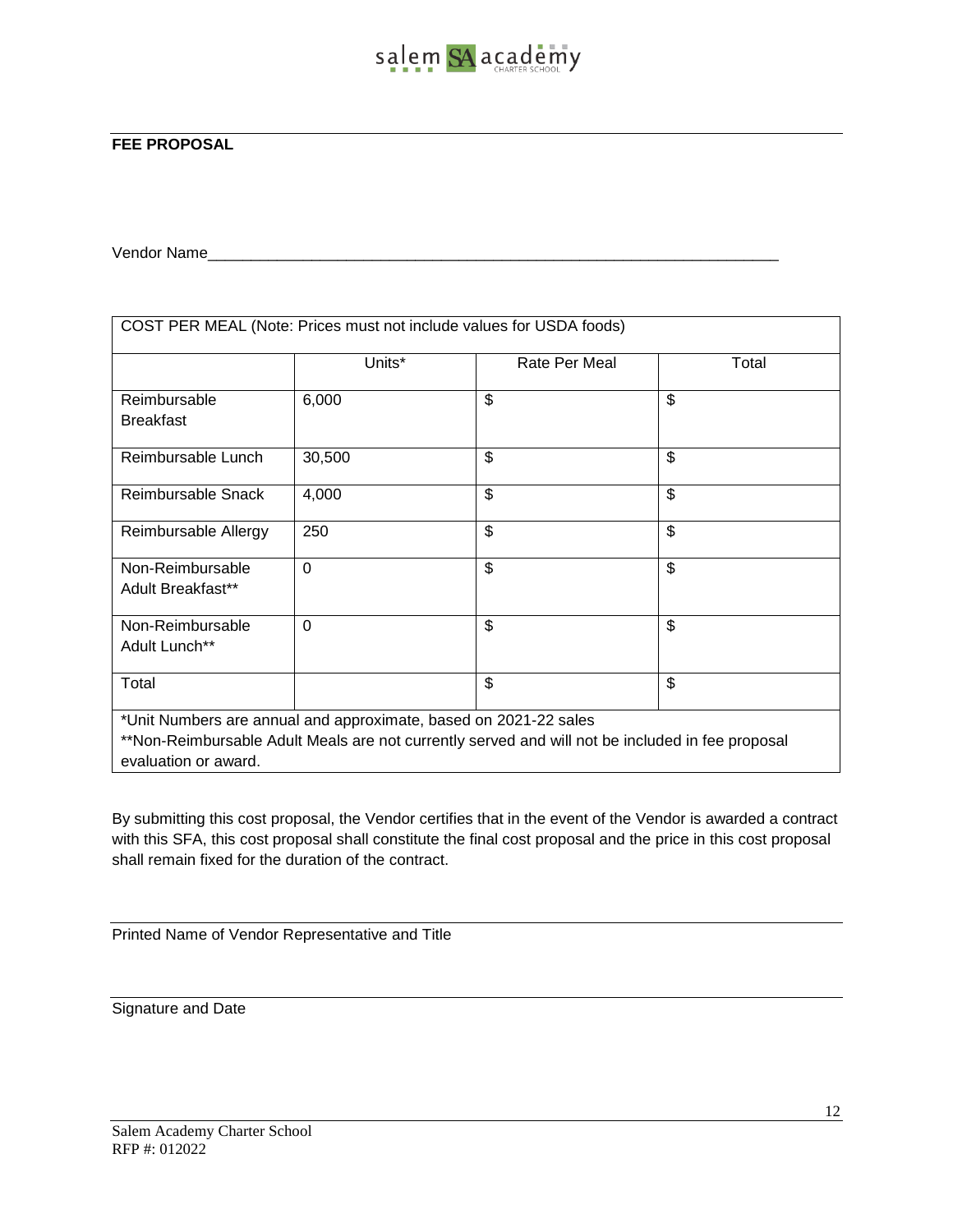

**Selection Criteria**

# Selection Criteria **points**

| Proposed Cost (35%)                                                                                                                                                                                                                                |                |
|----------------------------------------------------------------------------------------------------------------------------------------------------------------------------------------------------------------------------------------------------|----------------|
| lowest aggregate total price                                                                                                                                                                                                                       | 35             |
| second lowest price                                                                                                                                                                                                                                | 25             |
| third lowest price                                                                                                                                                                                                                                 | 10             |
| fourth lowest price                                                                                                                                                                                                                                | 5              |
| Appeal of Food (25%)                                                                                                                                                                                                                               |                |
| <b>Using Survey Data from Taste Test</b>                                                                                                                                                                                                           |                |
| score of 25                                                                                                                                                                                                                                        | 25             |
| score of 20                                                                                                                                                                                                                                        | 20             |
| score of 15                                                                                                                                                                                                                                        | 15             |
| score of 10                                                                                                                                                                                                                                        | 10             |
| score of 5                                                                                                                                                                                                                                         | 5              |
| score of 0                                                                                                                                                                                                                                         | $\mathbf 0$    |
| Confidence in Provider's Capability and Experience: (10%)                                                                                                                                                                                          |                |
| Years of experince in school food service                                                                                                                                                                                                          |                |
| 4 years - most advantageous                                                                                                                                                                                                                        | 10             |
| 3 years - most advantageous                                                                                                                                                                                                                        | $\overline{7}$ |
| 2 years - more advantageous                                                                                                                                                                                                                        | 5              |
| 1 year - less advantageous                                                                                                                                                                                                                         | 3              |
| 0 years - unacceptable                                                                                                                                                                                                                             | $\overline{0}$ |
| Adherence to RFP Specifications (10%)                                                                                                                                                                                                              |                |
| Provided all necessary items                                                                                                                                                                                                                       | 10             |
| missing 1 item                                                                                                                                                                                                                                     | 5              |
| missing more than 1 item                                                                                                                                                                                                                           | $\overline{0}$ |
| Nutrition Education/Awareness Programs Offered by the Vendor (10%)                                                                                                                                                                                 |                |
| The Vendor will provide a program designed especially for public<br>school age children throughout the school year. In addition, the<br>food service company has experience working with dietetic interns<br>in K-12 schools to promote nutrition. |                |
| >6 times per year - most adventageous                                                                                                                                                                                                              | 10             |
| 4-6 time per year - more advantageous                                                                                                                                                                                                              | $\overline{7}$ |
| 2-4 times per year - advantageous                                                                                                                                                                                                                  | 5              |
| <2 times per year - less advantageous                                                                                                                                                                                                              | 3              |
| not at all - unacceptable                                                                                                                                                                                                                          | $\overline{0}$ |
|                                                                                                                                                                                                                                                    |                |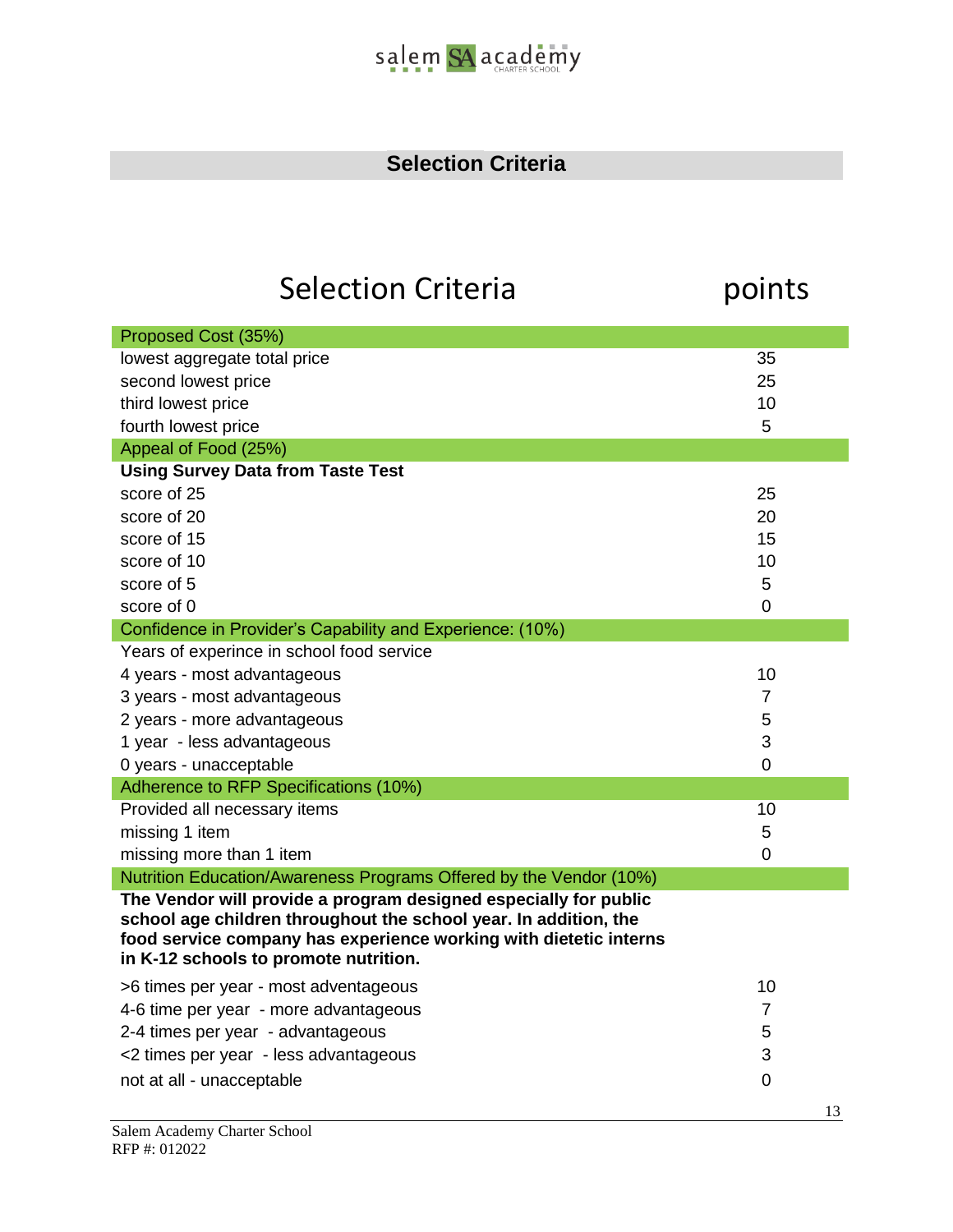

| Locally Grown Produce (5%)                     |   |
|------------------------------------------------|---|
| vendor uses locally sourced items:             |   |
| >50% of the time - more advantageous           | 5 |
| <50% of the time - less advantageous           | 3 |
| does not purchase local produce - unacceptable | 0 |
| Staff Development / Safety Training (5%)       |   |
| training sessions conducted:                   |   |
| 10 times a year - most advantageous            | 5 |
| 6-9 times per year - more advantageous         | 4 |
| 3-6 times per year - advantageous              | 3 |
| <3 times per year - less advantageous          | 2 |
| not at all - unacceptable                      | 0 |
| TOTALS                                         |   |

# **Survey Score Card for Taste-Test / Q & A Session**

| <b>Vendor Name:</b>                                     |                |                |               |        |      |
|---------------------------------------------------------|----------------|----------------|---------------|--------|------|
|                                                         | no             | somewhat       | neurtral      | mostly | yes! |
| food tastes good                                        | 1              | $2^{\circ}$    | 3             | 4      | 5    |
| food smells good                                        | $\mathbf{1}$   | $2^{\circ}$    | 3             | 4      | 5    |
|                                                         |                |                |               |        |      |
| food looks good                                         | $\mathbf{1}$   | $\overline{2}$ | 3             | 4      | 5    |
| food is presented in a way that makes me want to try it | 1              | $\overline{2}$ | 3             | 4      | 5    |
| I would like this vendor to supply our food             | YES (5 points) |                | NO (0 points) |        |      |
| <b>Thank You!!</b>                                      |                |                |               |        |      |
|                                                         |                |                |               |        |      |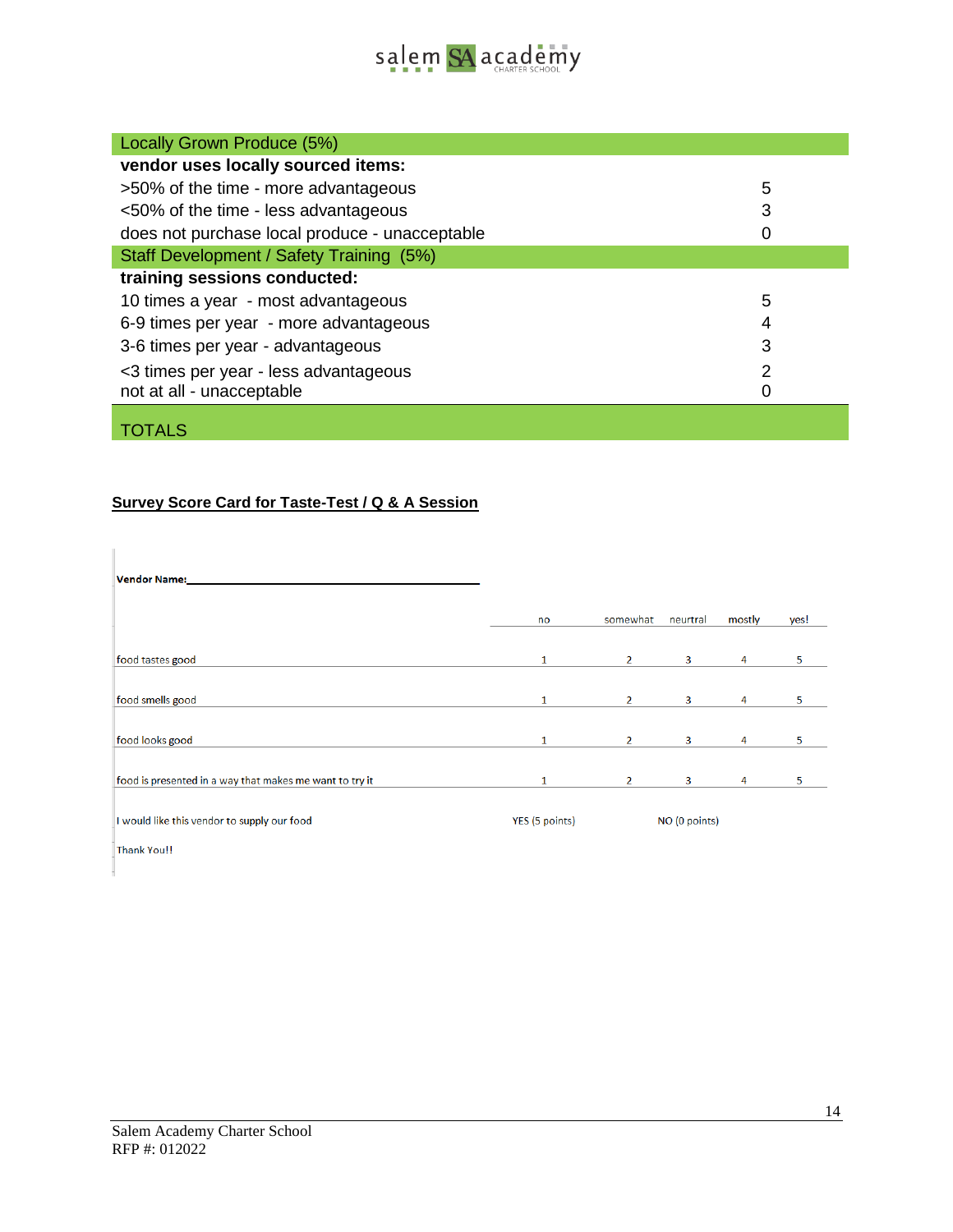

#### **CERTIFICATION REGARDING LOBBYING (31 U.S.C. 1352)**

Certification for Contracts, Grants, Loans, and Cooperative Agreements

The undersigned certifies, to the best of his or her knowledge and belief, that:

(1) No Federal appropriated funds have been paid or will be paid, by or on behalf of the undersigned, to any person for influencing or attempting to influence an officer or employee of an agency, a Member of Congress, an officer or employee of Congress, or an employee of a Member of Congress in connection with the awarding of any Federal contract, the making of any Federal grant, the making of any Federal loan, the entering into of any cooperative agreement, and the extension, continuation, renewal, amendment, or modification of any Federal contract, grant, loan, or cooperative agreement

(2) If any funds other than Federal appropriated funds have been paid or will be paid to any person for influencing or attempting to influence an officer or employee of any agency, a Member of Congress, an officer or employee of Congress, or an employee of a Member of Congress in connection with this Federal contract, grant, loan, or cooperative agreement, the undersigned shall complete and submit Standard Form-LLL, ''Disclosure of Lobbying Activities,'' in accordance with its instructions.

(3) The undersigned shall require that the language of this certification be included in the award documents for all subawards at all tiers (including subcontracts, subgrants, and contracts under grants, loans, and cooperative agreements) and that all subrecipients shall certify and disclose accordingly. This certification is a material representation of fact upon which reliance was placed when this transaction was made or entered into. Submission of this certification is a prerequisite for making or entering into this transaction imposed by section 1352, title 31, U.S. Code. Any person who fails to file the required certification shall be subject to a civil penalty of not less than \$10,00 0 and not more than \$100,000 for each such failure.

Statement for Loan Guarantees and Loan Insurance

The undersigned states, to the best of his or her knowledge and belief, that:

If any funds have been paid or will be paid to any person for influencing or attempting to influence an officer or employee of any agency, a Member of Congress, an officer or employee of Congress, or an employee of a Member of Congress in connection with this commitment providing for the United States to insure or guarantee a loan, the undersigned shall complete and submit Standard Form-LLL, ''Disclosure of Lobbying Activities,'' in accordance with its instructions. Submission of this statement is a prerequisite for making or entering into this transaction imposed by section 1352, title 31, U.S. Code. Any person who fails to file the required stagOrtement shall be subject to a civil penalty of not less than \$10,000 and not more than \$100,000 for each such failure.

Organizaiton Name (Full Legal name)

#### NAME AND TITLE OF AUTHORIZED REPRESENTATIVE

Date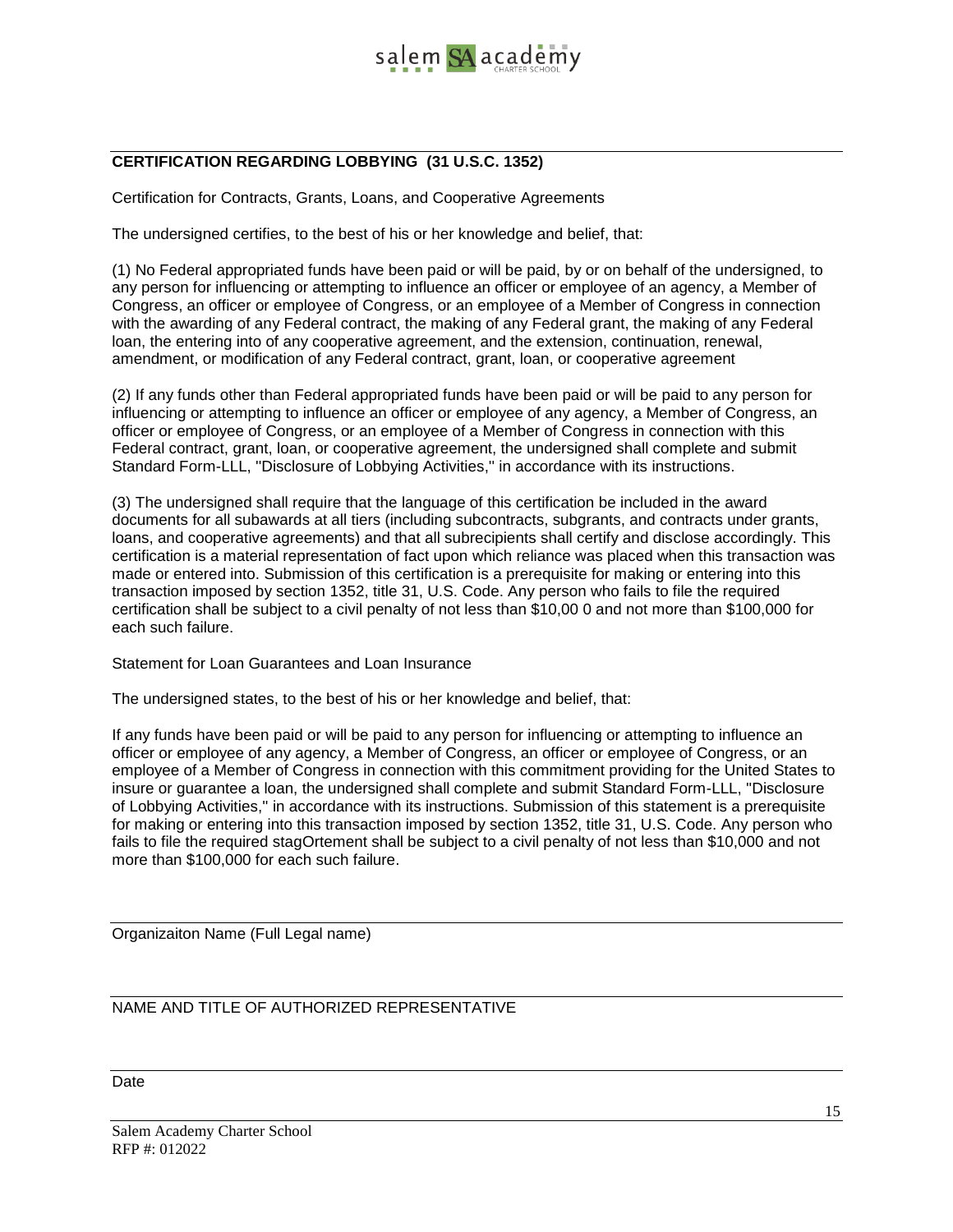

#### Approved by OMB 0348-0046

#### **Disclosure of Lobbying Activities**

Complete this form to disclose lobbying activities pursuant to 31 U.S.C. 1352

(See reverse for public burden disclosure)

| <b>Type of Federal Action:</b><br>1.<br>a. contract<br>b. grant<br>c. cooperative agreement<br>d. loan<br>e. loan guarantee<br>f. loan insurance                                                                                                                                                                                                                                                                                                                                                                                                                                                                                              | 2. Status of Federal Action:<br>a. bid/offer/application<br>b. initial award<br>c. post-award |                                                                                                                     | 3. Report Type:<br>a. initial filing<br>b. material change<br>For material change only:<br>Year ___________ quarter __________ |  |
|-----------------------------------------------------------------------------------------------------------------------------------------------------------------------------------------------------------------------------------------------------------------------------------------------------------------------------------------------------------------------------------------------------------------------------------------------------------------------------------------------------------------------------------------------------------------------------------------------------------------------------------------------|-----------------------------------------------------------------------------------------------|---------------------------------------------------------------------------------------------------------------------|--------------------------------------------------------------------------------------------------------------------------------|--|
| 4. Name and Address of Reporting Entity:<br>Subawardee<br>Prime<br>Tier ______, if Known:                                                                                                                                                                                                                                                                                                                                                                                                                                                                                                                                                     | 5.                                                                                            |                                                                                                                     | If Reporting Entity in No. 4 is Subawardee,<br>Enter Name and Address of Prime:                                                |  |
| <b>Congressional District, if known:</b><br><b>Federal Department/Agency:</b><br>6.                                                                                                                                                                                                                                                                                                                                                                                                                                                                                                                                                           |                                                                                               | <b>Congressional District, if known:</b><br>7. Federal Program Name/Description:                                    |                                                                                                                                |  |
| Federal Action Number, if known:<br>8.                                                                                                                                                                                                                                                                                                                                                                                                                                                                                                                                                                                                        |                                                                                               | 9. Award Amount, if known:<br>\$                                                                                    |                                                                                                                                |  |
| 10. a. Name and Address of Lobbying Registrant<br>(if individual, last name, first name, MI):                                                                                                                                                                                                                                                                                                                                                                                                                                                                                                                                                 |                                                                                               | b. Individuals Performing Services (including address if<br>different from No. 10a)<br>(last name, first name, MI): |                                                                                                                                |  |
| 11. Information requested through this form is authorized by<br>title 31 U.S.C. section 1352. This disclosure of lobbying<br>activities is a material representation of fact upon which<br>reliance was placed by the tier above when this transaction<br>was made or entered into. This disclosure is required<br>pursuant to 31 U.S.C. 1352. This information will be reported<br>to the Congress semi-annually and will be available for public<br>inspection. Any person who fails to file the required<br>disclosure shall be subject to a civil penalty of not less than<br>\$10,000 and not more than \$100,000 for each such failure. |                                                                                               | Print Name:<br>Title:<br>Telephone No.: ______________ Date: ________                                               |                                                                                                                                |  |
| <b>Federal Use Only</b>                                                                                                                                                                                                                                                                                                                                                                                                                                                                                                                                                                                                                       |                                                                                               | <b>Authorized for Local Reproduction</b><br>Standard Form - LLL (Rev. 7-97)                                         |                                                                                                                                |  |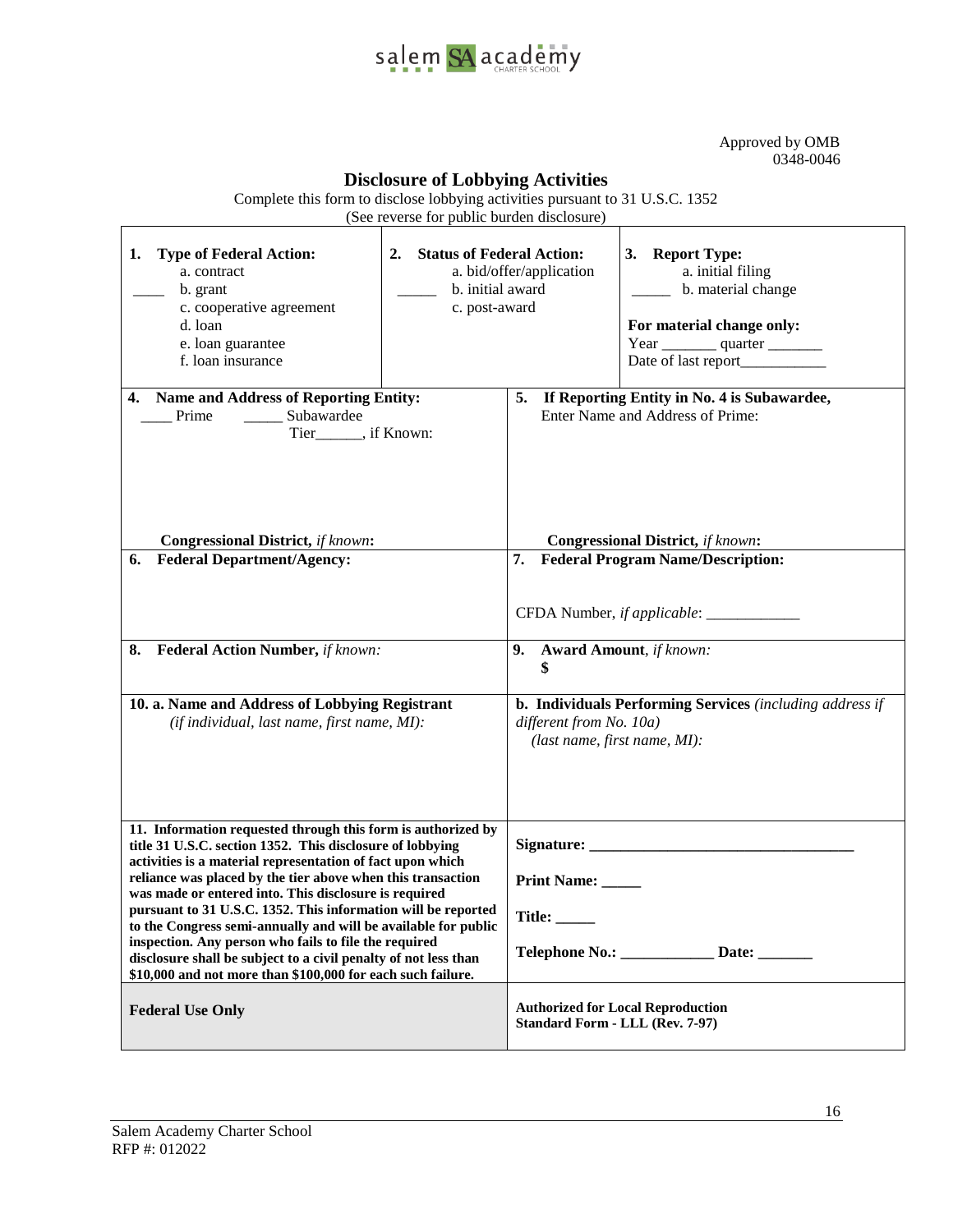

#### **INSTRUCTIONS FOR COMPLETION OF SF-LLL, DISCLOSURE OF LOBBYING ACTIVITIES**

This disclosure form shall be completed by the reporting entity, whether subawardee or prime Federal recipient, at the initiation or receipt of a covered Federal action, or a material change to a previous filing, pursuant to title 31 U.S.C. section 1352. The filing of a form is required for each payment or agreement to make payment to any lobbying entity for influencing or attempting to influence an officer or employee of any agency, a Member of Congress, an officer or employee of Congress, or an employee of a Member of Congress in connection with a covered Federal action. Complete all items that apply for both the initial filing and material change report. Refer to the implementing guidance published by the Office of Management and Budget for additional information.

- 1. Identify the type of covered Federal action for which lobbying activity is and/or has been secured to influence the outcome of a covered Federal action.
- 2. Identify the status of the covered Federal action.
- 3. Identify the appropriate classification of this report. If this is a followup report caused by a material change to the information previously reported, enter the year and quarter in which the change occurred. Enter the date of the last previously submitted report by this reporting entity for this covered Federal action.
- 4. Enter the full name, address, city, State and zip code of the reporting entity. Include Congressional District, if known. Check the appropriate classification of the reporting entity that designates if it is, or expects to be, a prime or subaward recipient. Identify the tier of the subawardee, e.g., the first subawardee of the prime is the 1st tier. Subawards include but are not limited to subcontracts, subgrants and contract awards under grants.
- 5. If the organization filing the report in item 4 checks "Subawardee," then enter the full name, address, city, State and zip code of the prime Federal recipient. Include Congressional District, if known.
- 6. Enter the name of the federal agency making the award or loan commitment. Include at least one organizational level below agency name, if known. For example, Department of Transportation, United States Coast Guard.
- 7. Enter the Federal program name or description for the covered Federal action (item 1). If known, enter the full Catalog of Federal Domestic Assistance (CFDA) number for grants, cooperative agreements, loans, and loan commitments.
- 8. Enter the most appropriate Federal identifying number available for the Federal action identified in item 1 (e.g., Request for Proposal (RFP) number; Invitations for Bid (IFB) number; grant announcement number; the contract, grant, or loan award number; the application/proposal control number assigned by the Federal agency). Included prefixes, e.g., "RFP-DE-90-001."
- 9. For a covered Federal action where there has been an award or loan commitment by the Federal agency, enter the Federal amount of the award/loan commitment for the prime entity identified in item 4 or 5.
- 10. (a) Enter the full name, address, city, State and zip code of the lobbying registrant under the Lobbying Disclosure Act of 1995 engaged by the reporting entity identified in item 4 to influence the covered Federal action.

(b) Enter the full names of the individual(s) performing services, and include full address if different from 10(a). Enter Last Name, First Name, and Middle Initial (MI).

11. The certifying official shall sign and date the form, print his/her name, title, and telephone number.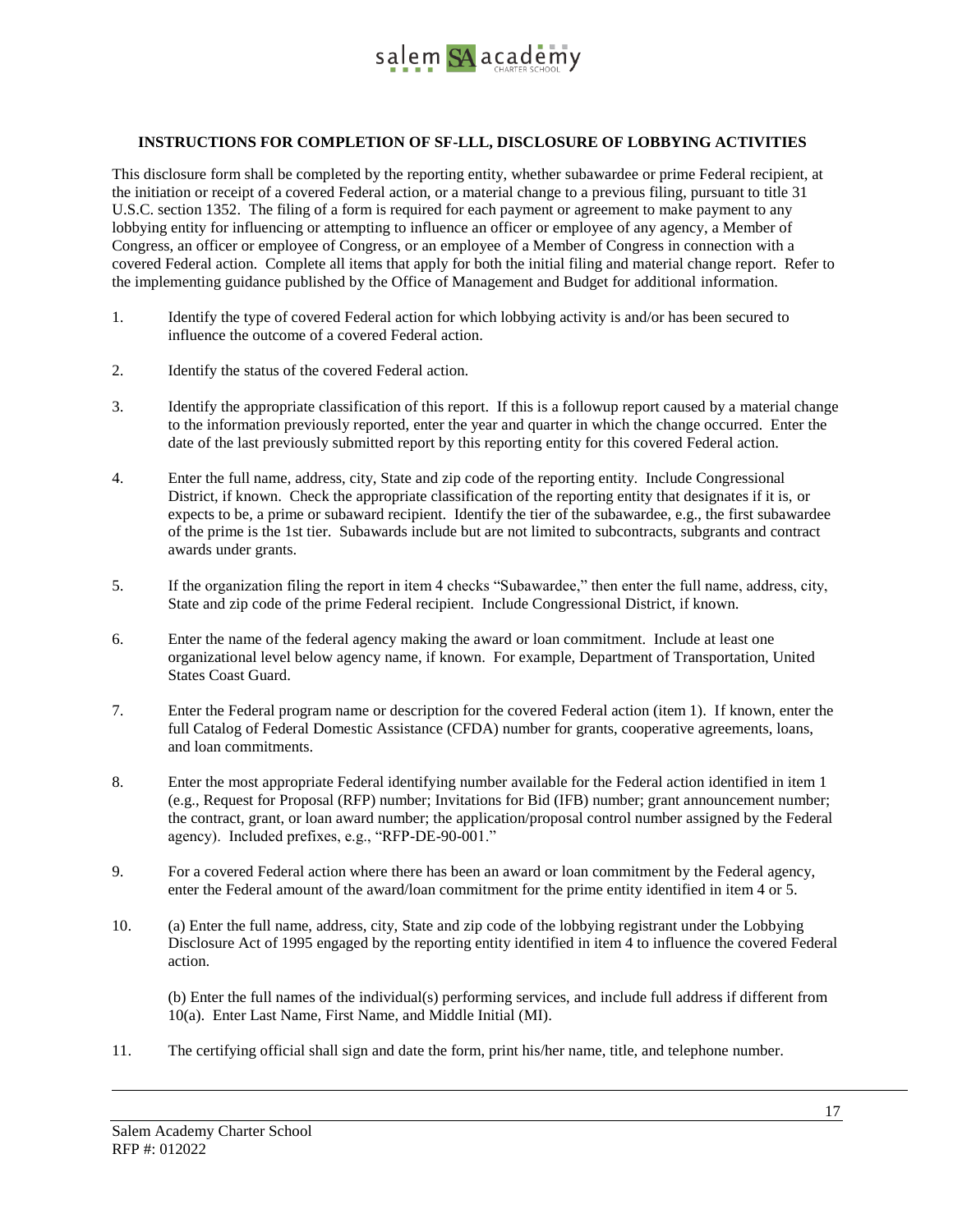

According to the Paperwork Reduction Act, as amended, no persons are required to respond to a collection of information unless it displays a valid OMB control Number. The valid OMB control number for this information collection is OMB No. 0348-0046. Public reporting burden for this collection of information is estimated to average 10 minutes per response, including time for reviewing instructions, searching existing data sources, gathering and maintaining the data needed, and completing and reviewing the collection of information. Send comments regarding the burden estimate or any other aspect of this collection of information, including suggestions for reducing this burden, to the Office of Management and Budget, Paperwork Reduction Project (0348- 0046), Washington, DC 20503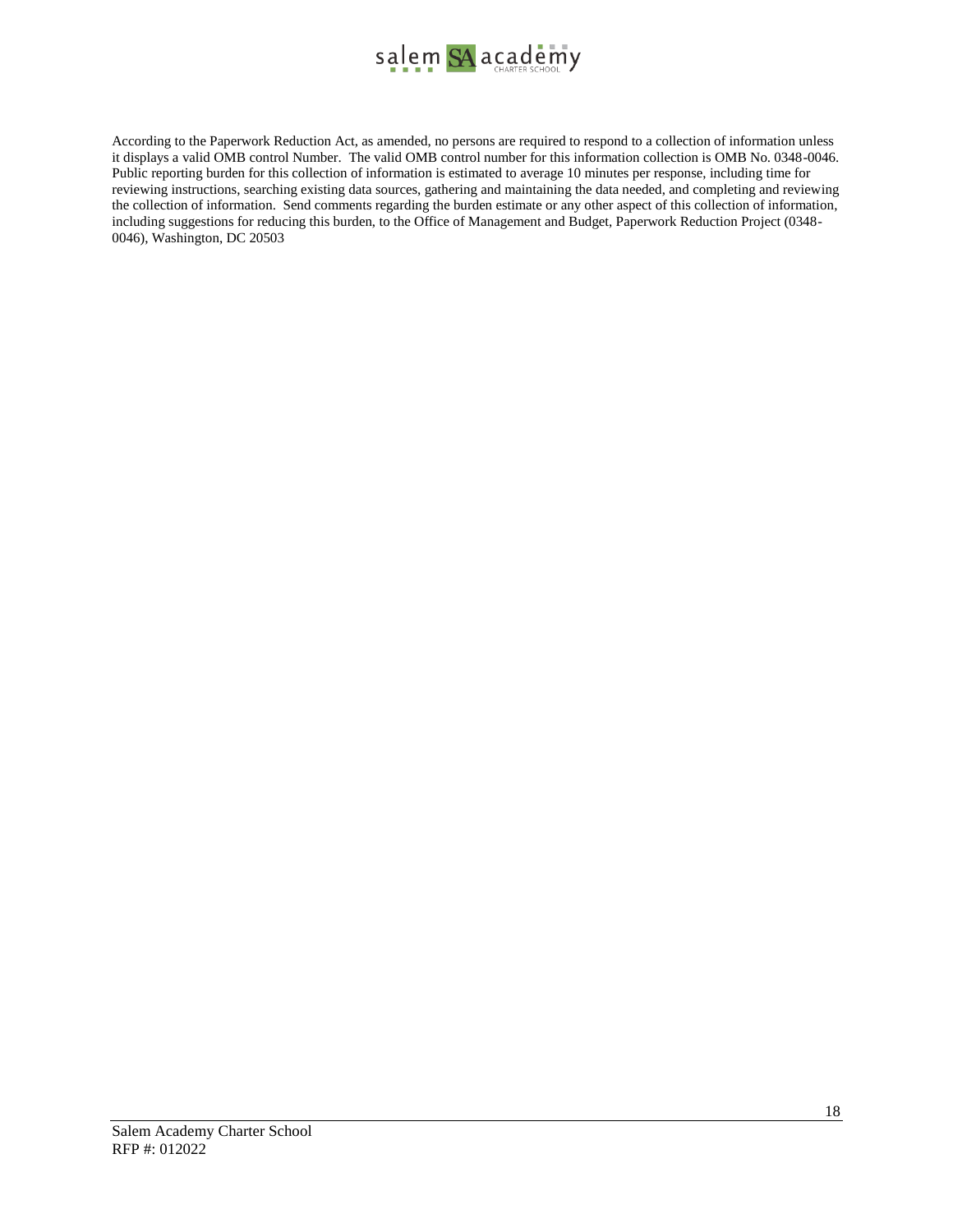

#### **SUSPENSION AND DEBARMENT CERTIFICATION (Executive Orders 12549 and 12689)**

#### **Certification Regarding Debarment, Suspension, Ineligibility, and Voluntary Exclusion - Lower-Tier Transaction**

This certification is required by the U. S. Department of Education regulations implementing Executive Order 12549, Debarment and Suspension, 2 Code of Federal Regulations Parts 180 and 3485, for all lower tier transactions meeting the threshold and tier requirements stated at Section 3485.220.

#### **INSTRUCTIONS FOR SUSPENSION DEBARMENT CERTIFICATION**

1. By signing and submitting this form, the prospective lower-tier participant is providing the certification set out on the previous page in accordance with these instructions.

2. The certification in this clause is a material representation of fact upon which reliance was placed when this transaction was entered into. If it is later determined that the prospective lower-tier participant knowingly rendered an erroneous certification, in addition to other remedies available to the federal government, the department or agency with which this transaction originated may pursue available remedies, including suspension and/or debarment.

3. The prospective lower-tier participant shall provide immediate written notice to the person to whom this proposal is submitted if at any time the prospective lower-tier participant learns that its certification was erroneous when submitted or has become erroneous by reason of changed circumstances.

4. The terms covered transaction, debarred, suspended, ineligible, lower-tier covered transaction, participant, person, primary covered transaction, principal, proposal, and voluntarily excluded, as used in this clause, have the meanings set out in the Definitions and Coverage sections of rules implementing Executive Order 12549. You may contact the person to which this proposal is submitted for assistance in obtaining a copy of those regulations.

5. The prospective lower-tier participant agrees by submitting this form that, should the proposed covered transaction be entered into, it shall not knowingly enter into any lower-tier covered transaction with a person who is debarred, suspended, declared ineligible, or voluntarily excluded from participation in this covered transaction, unless authorized by the department or agency with which this transaction originated.

6. The prospective lower-tier participant further agrees by submitting this form that he or she will include this clause titled Certification Regarding Debarment, Suspension, Ineligibility, and Voluntary Exclusion – LowerTier Covered Transactions, without modification, in all lower-tier covered transactions and in all solicitations for lower-tier covered transactions.

7. A participant in a covered transaction may rely upon a certification of a prospective participant in a lower-tier covered transaction that is not debarred, suspended, ineligible, or voluntarily excluded from the covered transaction, unless it knows that the certification is erroneous. A participant may decide the method and frequency by which it determines the eligibility of its principles. Each participant may, but is not required to, check the Non-procurement List.

8. Nothing contained in the foregoing shall be construed to require establishment of a system of records in order to render in good faith the certification required by this clause. The knowledge and information of a participant are not required to exceed that which is normally possessed by a prudent person in the ordinary course of business dealings.

9. Except for transactions authorized under paragraph 5 of these instructions, if a participant in a covered transaction knowingly enters into a lower-tier covered transaction with a person who is suspended,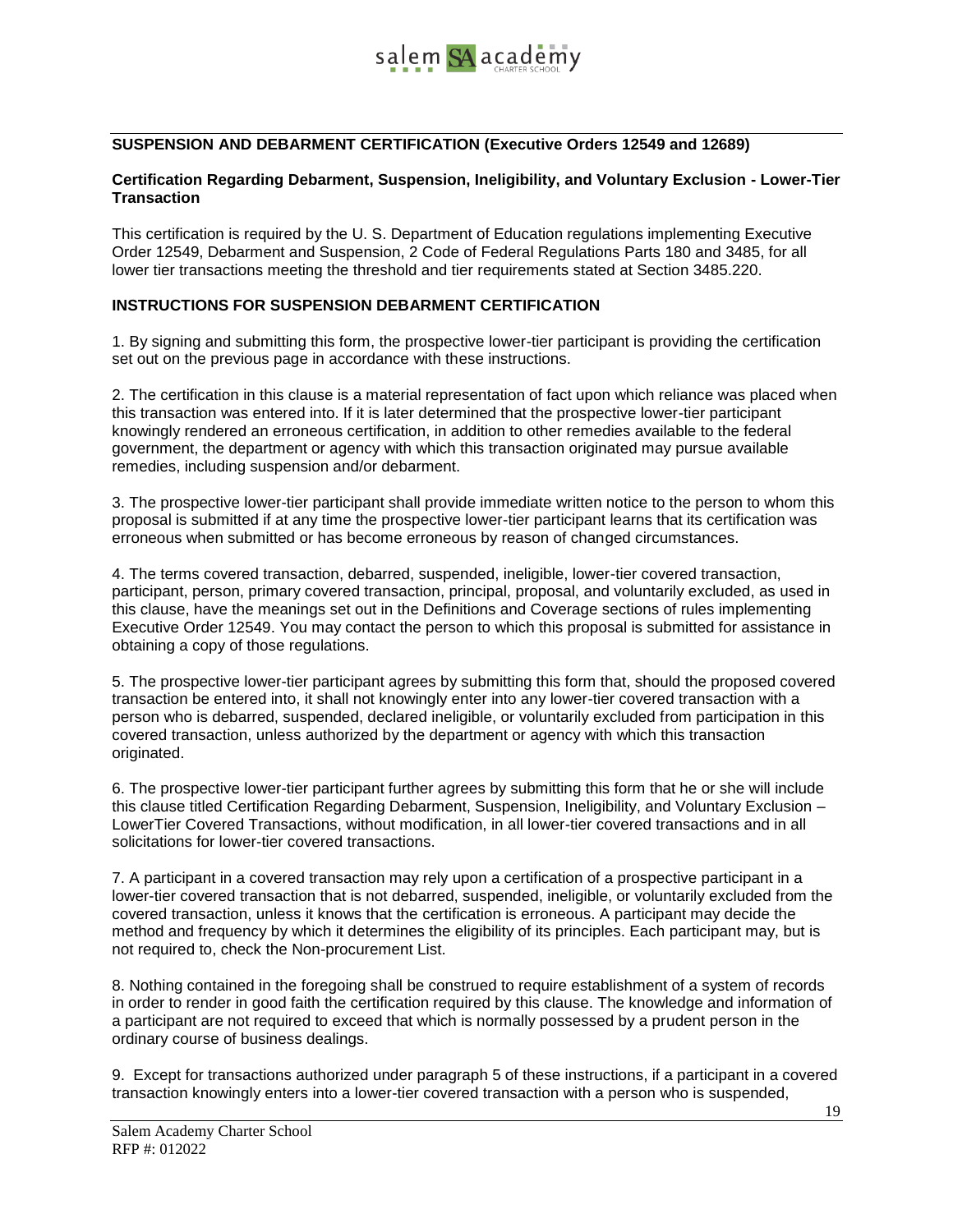

debarred, ineligible, or voluntarily excluded from participation in this transaction, in addition to other remedies available to the federal government, the department or agency with which this transaction originated may pursue available remedies, including suspension and/or debarment.

#### **CERTIFICATION**

1. The prospective lower-tier participant certifies, by submission of this proposal, that neither it nor its principals are presently debarred, suspended, proposed for debarment, declared ineligible, or voluntarily excluded from participation in this transaction by any federal department or agency.

2. Where the prospective lower-tier participant is unable to certify to any of the statements in this certification, such prospective participant shall attach an explanation to this proposal

Organization Name

Name(s) and Titles of Authorized Representative(s)

Signature and Date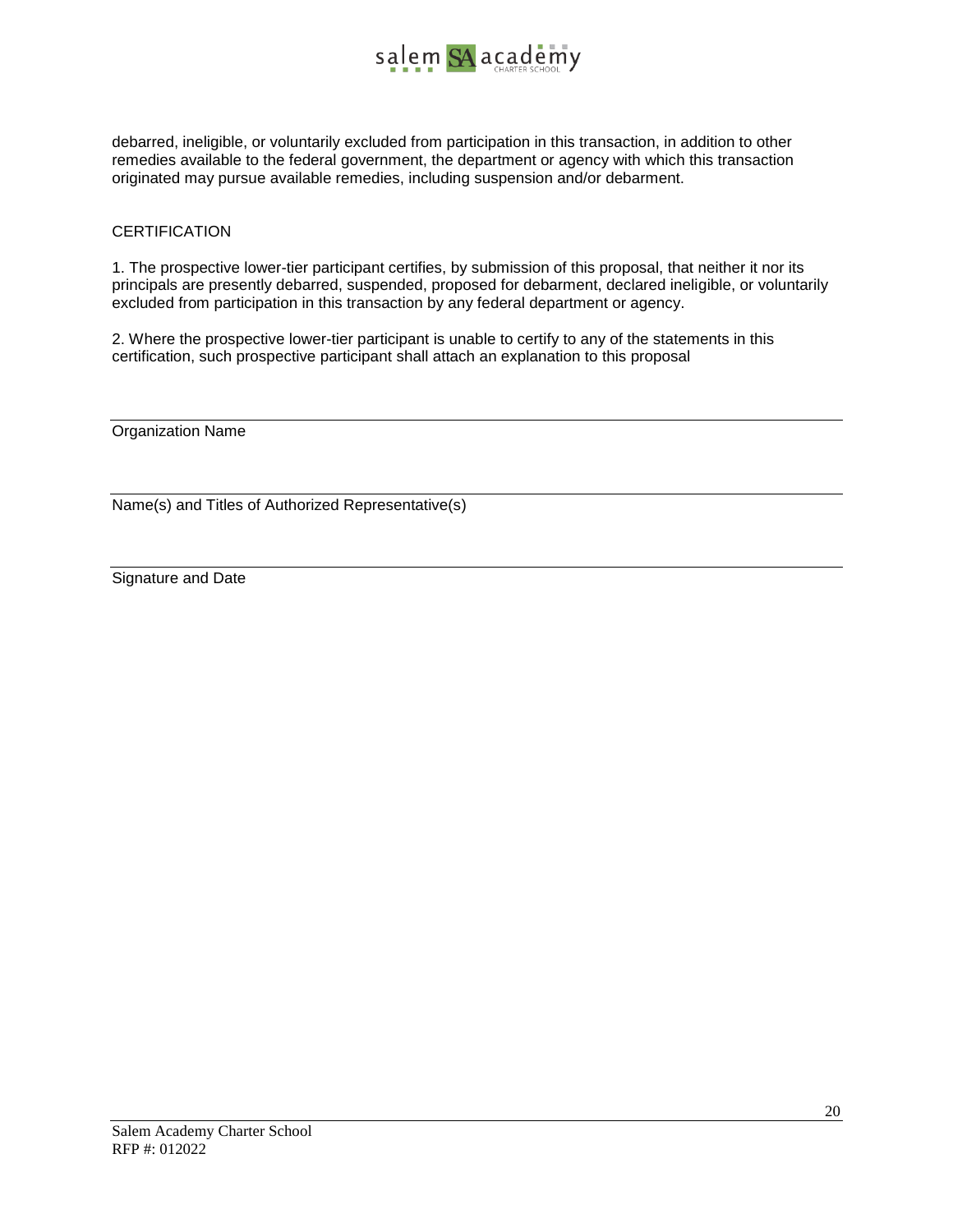

### **BUY AMERICAN PROVISION**

Section 104(d) of the William F. Goodling Child Nutrition Reauthorization Act of 1998 requires schools participating in the National School Breakfast and Lunch Programs in the contiguous United States to purchase, to the maximum extent practicable, domestic commodities or product for use in the meals served under these programs. The legislation defines "domestic commodity or product" as one that is produced in the United States and is processed in the United States substantially using agricultural commodities that are produced in the United States. "Substantially" means that over 51% of the final processed product consists of agricultural commodities that were grown domestically. These provisions apply to all funds in the food service account and not just federal reimbursements.

Exceptions to the Buy American provision should be used as a last resort; however, an alternative or exception may be approved upon request.

To be considered for the alternative or exception, the request must be submitted in writing to a designated official, a minimum of 1 day in advance of delivery. The request must include the:

- 1) Alternative substitute (s) that are domestic and meet the required specifications:
	- i. Price of the domestic food alternative substitute (s); and
- ii. Availability of the domestic alternative substitute (s) in relation to the quantity ordered.
- 2) Reason for exception: limited/lack of availability or price (include price):
	- i. Price of the domestic food product; and
	- ii. Price of the non-domestic product that meets the required specification of the domestic product.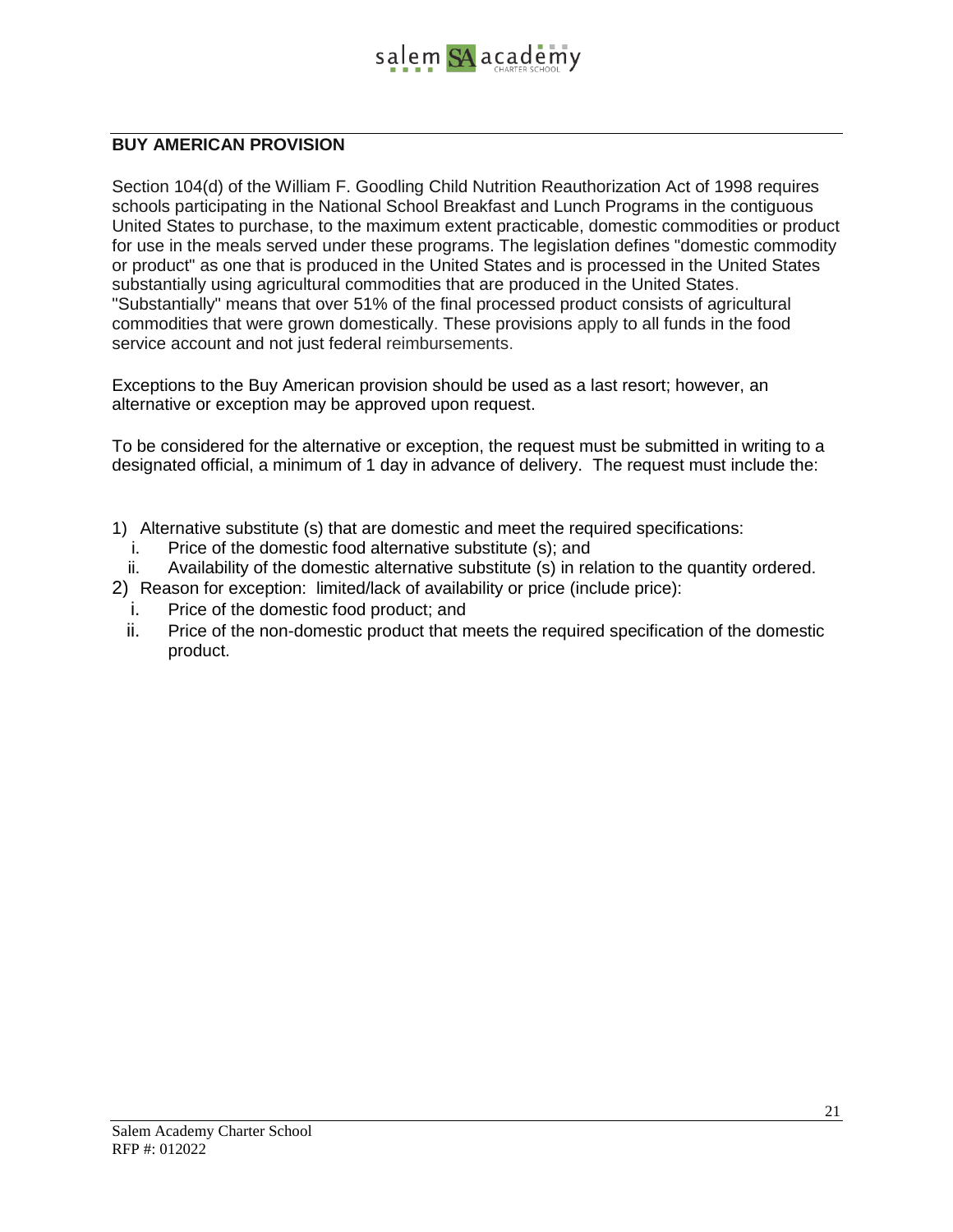

#### **CONTRACT WORK HOURS AND SAFETY STANDARDS ACT (40 U.S.C. 3701-3708)**

Where applicable, all contracts awarded by the non-Federal entity in excess of \$100,000 that involve the employment of mechanics or laborers must include a provision for compliance with 40 U.S.C. 3702 and 3704, as supplemented by Department of Labor regulations (29 CFR Part 5). Under 40 U.S.C. 3702 of the Act, each contractor must be required to compute the wages of every mechanic and laborer on the basis of a standard work week of 40 hours. Work in excess of the standard work week is permissible provided that the worker is compensated at a rate of not less than one and a half times the basic rate of pay for all hours worked in excess of 40 hours in the work week. The requirements of 40 U.S.C. 3704 are applicable to construction work and provide that no laborer or mechanic must be required to work in surroundings or under working conditions which are unsanitary, hazardous or dangerous. These requirements do not apply to the purchases of supplies or materials or articles ordinarily available on the open market, or contracts for transportation or transmission of intelligence.

#### **EQUAL EMPLOYMENT OPPORTUNITY (41 CFR Part 60)**

Except as otherwise provided under 41 CFR Part 60, all contracts that meet the definition of "federally assisted construction contract" in 41 CFR Part 60-1.3 must include the equal opportunity clause provided under 41 CFR 60-1.4(b), in accordance with Executive Order 11246, "Equal Employment Opportunity" (30 FR 12319, 12935, 3 CFR Part, 1964-1965 Comp., p. 339), as amended by Executive Order 11375, "Amending Executive Order 11246 Relating to Equal Employment Opportunity," and implementing regulations at 41 CFR part 60, "Office of Federal Contract Compliance Programs, Equal Employment Opportunity, Department of Labor."